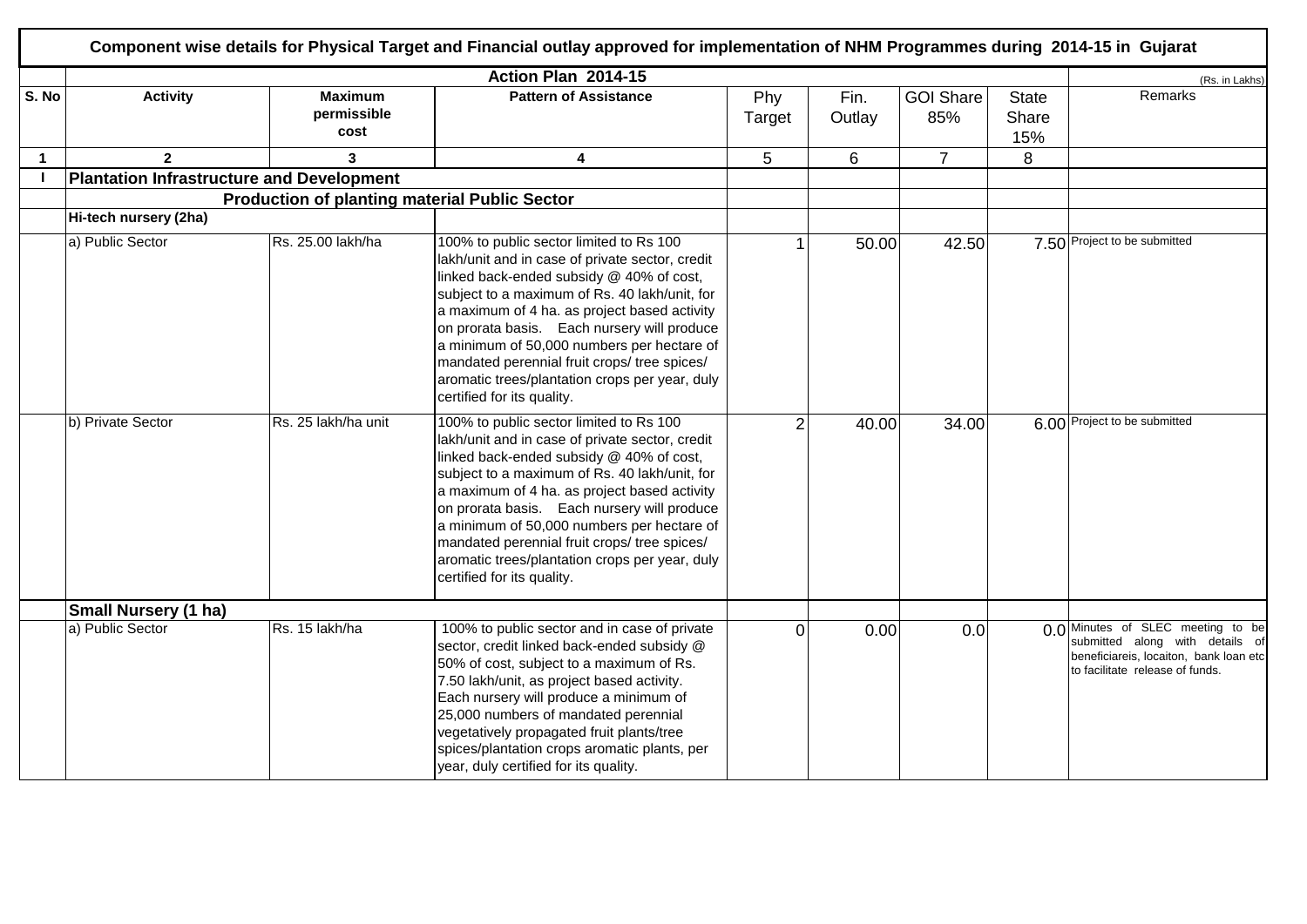|                                                             |                                                              | cost, subject to a maximum of Rs. 7.50<br>lakh/unit, as project based activity. Each<br>nursery will produce a minimum of 25,000<br>numbers of mandated perennial vegetatively<br>propagated fruit plants/tree spices/plantation<br>crops per year, aromatic plants, duly certified<br>for its quality. |                |        |        |      | beneficiareis, locaiton, bank loan etc<br>to facilitate release of funds.                                                                          |
|-------------------------------------------------------------|--------------------------------------------------------------|---------------------------------------------------------------------------------------------------------------------------------------------------------------------------------------------------------------------------------------------------------------------------------------------------------|----------------|--------|--------|------|----------------------------------------------------------------------------------------------------------------------------------------------------|
| Upgrading nursery Infrastructure to meet acceditation norms |                                                              |                                                                                                                                                                                                                                                                                                         |                |        |        |      |                                                                                                                                                    |
| a) Public Sector                                            | to<br>Rs.<br>Up<br>lakh/nursery of 4 ha, on<br>prorata basis | 10.00 100% of Public Sector                                                                                                                                                                                                                                                                             | 5              | 50.00  | 42.50  |      | 7.50 Minutes of SLEC meeting to be<br>submitted along with details of<br>beneficiareis, locaiton, bank loan etc<br>to facilitate release of funds. |
| b) Private sector                                           | Up<br>to<br>Rs.<br>prorata basis                             | 10.00 50% of cost to Private sector subject to a<br>lakh/nursery of 4 ha, on maximum of Rs. 5.00 lakh/nursery.                                                                                                                                                                                          | 10             | 50.00  | 42.50  |      | 7.50 Minutes of SLEC meeting to be<br>submitted along with details of<br>beneficiareis, locaiton, bank loan etc<br>to facilitate release of funds. |
| Strengthening of existing Tissue Culture (TC) units         |                                                              |                                                                                                                                                                                                                                                                                                         |                |        |        |      |                                                                                                                                                    |
| a) Public Sector                                            | Rs. 20.00 lakh                                               | 100% of cost to public sector                                                                                                                                                                                                                                                                           | $\Omega$       | 0.00   | 0.00   | 0.00 |                                                                                                                                                    |
| b) Private sector                                           | Rs. 20.00 lakh                                               | 50% of cost to private sector                                                                                                                                                                                                                                                                           |                | 10.00  | 8.50   |      | 1.50 Project to be submitted                                                                                                                       |
| Setting up of new TC Units.                                 |                                                              |                                                                                                                                                                                                                                                                                                         |                |        |        |      |                                                                                                                                                    |
| a) Public Sector                                            | Rs. 250.00 lakh                                              | 100% of cost to public sector                                                                                                                                                                                                                                                                           | 0              | 0.00   | 0.00   |      | 0.00 Project to be submitted                                                                                                                       |
| b) Private sector                                           | Rs. 250.00 lakh                                              | 40% of cost to private sector                                                                                                                                                                                                                                                                           | $\overline{2}$ | 200.00 | 170.00 |      | 30.00 Project to be submitted                                                                                                                      |
| Seed production for vegetables and spices                   |                                                              |                                                                                                                                                                                                                                                                                                         |                |        |        |      |                                                                                                                                                    |
| Open pollinated crops                                       |                                                              |                                                                                                                                                                                                                                                                                                         |                |        |        |      |                                                                                                                                                    |
| a) Public Sector                                            | Rs. 35,000/ha                                                | 100% of cost, limited to 5 ha. Output target<br>of seed for each crop will be fixed by the<br>individual state.                                                                                                                                                                                         | 0              | 0.00   | 0.00   | 0.00 |                                                                                                                                                    |
| b) Private sector                                           | Rs. 35,000/ha                                                | 35% in general areas and 50% in NE &<br>Himalayan States, Tribal Sub Plans (TSP)<br>areas, Andaman & Nicobar & Lakshadweep<br>Islands, limited to 5 ha. Output target of<br>seed for each crop will be fixed by the<br>individual state.                                                                | $\Omega$       | 0.00   | 0.00   | 0.00 |                                                                                                                                                    |
| <b>Hybrid seeds</b>                                         |                                                              |                                                                                                                                                                                                                                                                                                         |                |        |        |      |                                                                                                                                                    |
| a) Public Sector                                            | Rs. 1.50 lakh/ha                                             | 100% of cost, limited to 5 ha. Output target<br>of seed for each crop will be fixed by the<br>individual state.                                                                                                                                                                                         | 20             | 30.00  | 25.50  | 4.50 |                                                                                                                                                    |
| b) Private sector                                           | Rs. 1.50 lakh/ha                                             | 35% in general areas and 50% in NE &<br>Himalayan States, Tribal Sub Plans (TSP)<br>areas, Andaman & Nicobar & Lakshadweep<br>Islands, limited to 5 ha. Output target of<br>seed for each crop will be fixed by the<br>individual state.                                                                | 20             | 10.50  | 8.93   | 1.58 |                                                                                                                                                    |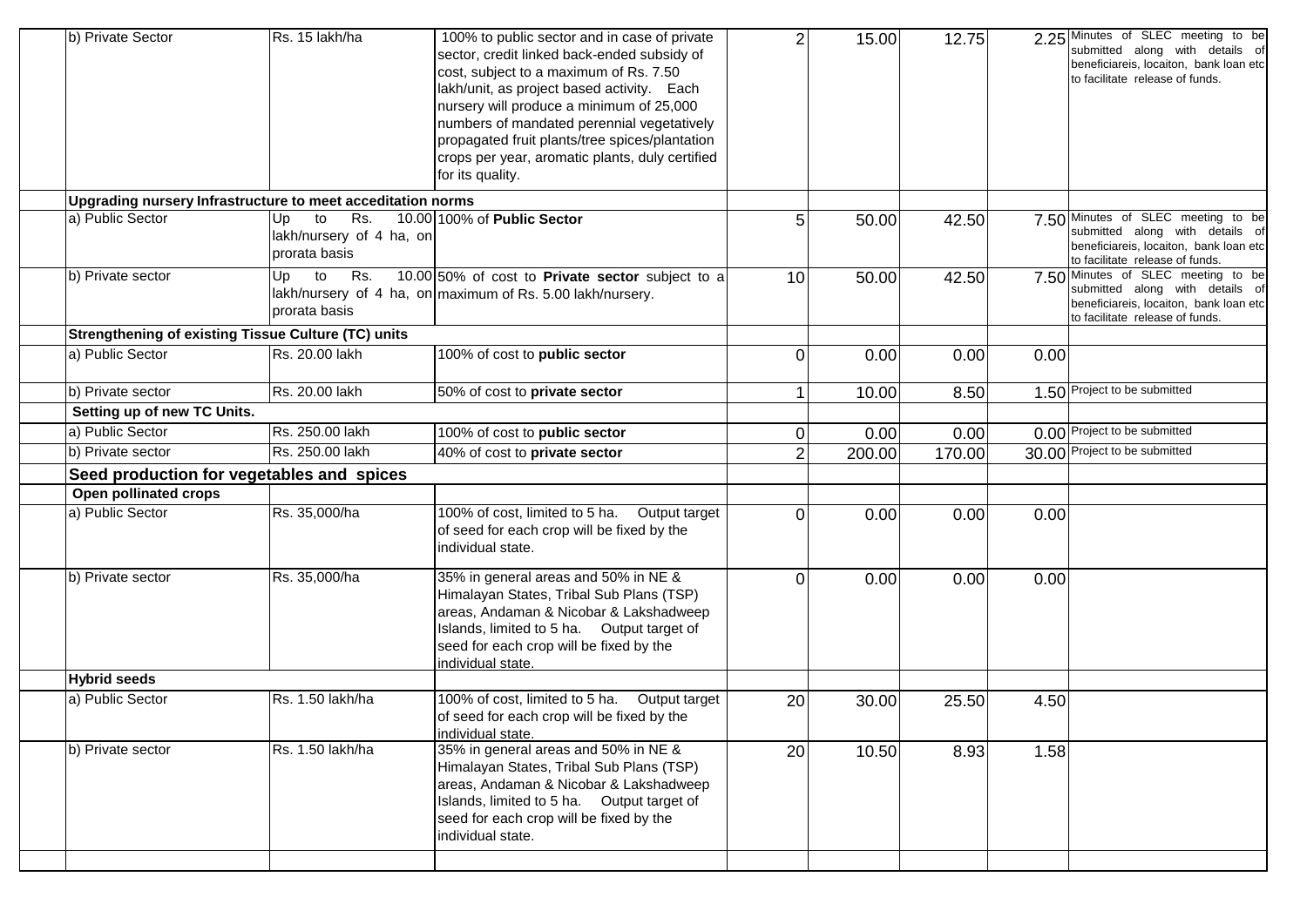| Import of planting material for trial & demonstration purpose (By State Government, Grower<br>Associations recognized by NHB/MoA, PSU) |                         |                                                        |       |      |      |                                        |
|----------------------------------------------------------------------------------------------------------------------------------------|-------------------------|--------------------------------------------------------|-------|------|------|----------------------------------------|
| la) Public sector                                                                                                                      | <b>IRs. 100.00 lakh</b> | 100% of cost for State Govt. PSUs, as<br>project based | 10.00 | 8.50 |      | 1 50 Lump sum. Project to be submitted |
| b) Private sector                                                                                                                      | IRs. 100.00 lakh        | 150% to Grower Associations.                           | 0.00  | 0.00 | 0.00 |                                        |
| <b>Seed infrastructure</b>                                                                                                             |                         |                                                        |       |      |      |                                        |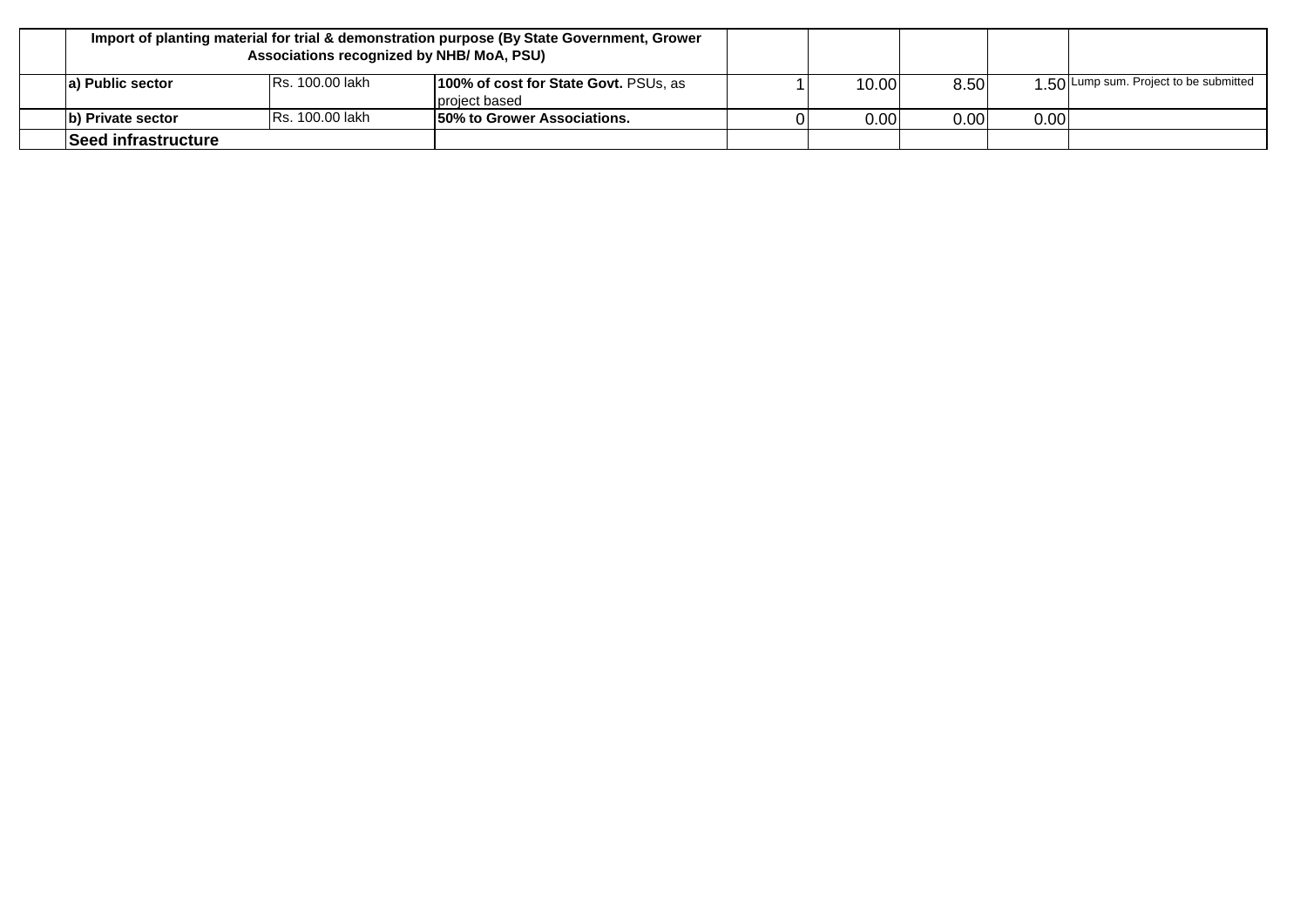|                | a) Public sector                                                             | Rs. 200.00 lakh                                  | 100% of cost                                                                                                                                                                                                                                                                                                                                                                     | $\mathbf 0$ | 0.00   | 0.00   | 0.00  |  |
|----------------|------------------------------------------------------------------------------|--------------------------------------------------|----------------------------------------------------------------------------------------------------------------------------------------------------------------------------------------------------------------------------------------------------------------------------------------------------------------------------------------------------------------------------------|-------------|--------|--------|-------|--|
|                | b) Private sector                                                            | Rs. 200.00 lakh                                  | 50% of cost                                                                                                                                                                                                                                                                                                                                                                      |             | 100.00 | 85.00  | 15.00 |  |
|                | Sub-total Planting material                                                  |                                                  |                                                                                                                                                                                                                                                                                                                                                                                  | 65.00       | 565.50 | 480.68 | 84.83 |  |
| $\overline{2}$ |                                                                              |                                                  | Establishment of new gardens / Area Expansion                                                                                                                                                                                                                                                                                                                                    |             |        |        |       |  |
|                |                                                                              | area of 4 ha per beneficiary)                    | Fruit crops other than cost intensive crops using normal spacing (For a maximum                                                                                                                                                                                                                                                                                                  |             |        |        |       |  |
|                | <b>Fruits - Perennials</b>                                                   |                                                  |                                                                                                                                                                                                                                                                                                                                                                                  |             |        |        |       |  |
|                | (a) Cost intensive crops                                                     |                                                  |                                                                                                                                                                                                                                                                                                                                                                                  |             |        |        |       |  |
|                |                                                                              | Fruit crops like Grape, Kiwi, Passion fruit etc. |                                                                                                                                                                                                                                                                                                                                                                                  |             |        |        |       |  |
|                | a) Integrated package with drip Rs. 4.00 lakh/ha.<br>irrigation and trellis. |                                                  | Maximum of Rs. 1.60 lakh/- per ha. (40% of<br>cost) for meeting the expenditure on planting<br>material and cost of material for drip<br>irrigation, trellies and INM/IPM, in 3<br>installments of 60:20:20 subject to survival<br>rate of 75% in 2 <sup>nd</sup> year and 90% in 3rd year).                                                                                     | $\Omega$    | 0.00   | 0.00   | 0.00  |  |
|                | b) Without integration                                                       | Rs. 1.25 lakh/ha                                 | Maximum of Rs. 0.50 lakh/ha (40% of cost)<br>for meeting the expenditure on planting<br>material and cost of INM/IPM in three<br>installments of 60:20:20 subject to survival<br>rate of 75% in 2 <sup>nd</sup> year and 90% in 3rd year.<br>For (a) and (b) above, in the case of TSP<br>areas, Andaman & Nicobar and Lakshadweep<br>Islands, assistance will be @ 50% of cost. | $\Omega$    | 0.00   | 0.00   | 0.00  |  |
|                | <b>Maintenance without Integration</b>                                       |                                                  |                                                                                                                                                                                                                                                                                                                                                                                  |             |        |        |       |  |
|                | 1st Year                                                                     |                                                  |                                                                                                                                                                                                                                                                                                                                                                                  | $\mathbf 0$ | 0.00   | 0.00   | 0.00  |  |
|                | 2nd Year                                                                     |                                                  |                                                                                                                                                                                                                                                                                                                                                                                  | $\Omega$    | 0.00   | 0.00   | 0.00  |  |
|                | ii) Strawberry                                                               |                                                  |                                                                                                                                                                                                                                                                                                                                                                                  |             |        |        |       |  |
|                | a) Integrated package with drip Rs. 2.80 lakh/ha<br>irrigation & mulching    |                                                  | Maximum of Rs. 1.12 lakh/ per ha. (40% of<br>cost) for meeting the expenditure on planting<br>material and cost of material for drip irrigation,<br>mulching and INM/IPM, in one installment.                                                                                                                                                                                    | $\Omega$    | 0.00   | 0.00   | 0.00  |  |
|                | b) Without integration                                                       | Rs. 1.25 lakh/ha                                 | Maximum of Rs. 0.50 lakh/ha (40% of cost)<br>for meeting the expenditure on planting<br>material and cost of INM/IPM one<br>installment.<br>For (a) and (b) above, in the case of TSP<br>areas, Andaman & Nicobar and Lakshadweep<br>Islands, assistance will be @ 50% of cost.                                                                                                  | $\Omega$    | 0.00   | 0.00   | 0.00  |  |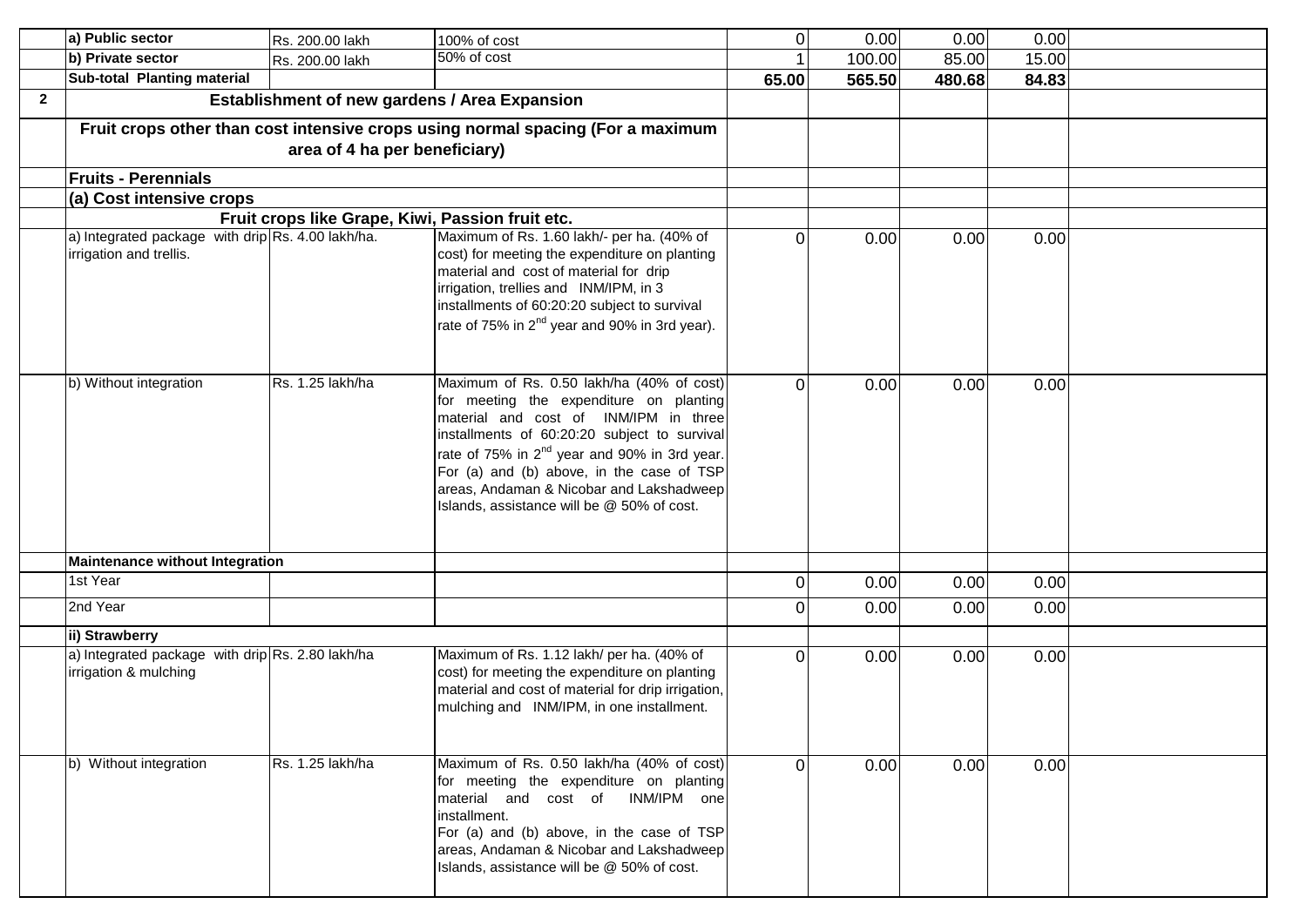| iii) Banana (sucker)                                               |                   |                                                                                                                                                                                                                                                                                                                             |              |       |       |       |  |
|--------------------------------------------------------------------|-------------------|-----------------------------------------------------------------------------------------------------------------------------------------------------------------------------------------------------------------------------------------------------------------------------------------------------------------------------|--------------|-------|-------|-------|--|
| Integrated package with Rs. 2.00 lakh/ha<br>a)<br>drip irrigation. |                   | Maximum of Rs. 0.80 lakh/ha (40% of the<br>cost) for meeting expenditure on planting<br>material, drip irrigation and cost of material for<br>INM/IPM, in 2 installments (75:25).                                                                                                                                           | $\Omega$     | 0.00  | 0.00  | 0.00  |  |
| b) Without integration                                             | Rs.87,500/ha      | Maximum of Rs. 0.35 lakh/ha (40% of cost)<br>for meeting the expenditure on planting<br>material and cost of INM/IPM in 2<br>installments (75:25). For (a) and (b) above, in<br>the case of TSP areas, Andaman & Nicobar<br>and Lakshadweep Islands, assistance will be<br>@ 50% of cost in 2 installments.                 | 0.00         | 0.00  | 0.00  | 0.00  |  |
| <b>Maintenance without Integration</b>                             |                   |                                                                                                                                                                                                                                                                                                                             |              |       |       |       |  |
| 1st Year                                                           |                   |                                                                                                                                                                                                                                                                                                                             | $\mathbf{0}$ | 0.00  | 0.00  | 0.00  |  |
| iv) Pineapple (sucker)                                             |                   |                                                                                                                                                                                                                                                                                                                             |              |       |       |       |  |
| Integrated package with Rs. 3.00 lakh/ha<br>drip irrigation.       |                   | Maximum of Rs. 1.20 lakh/ha (40% of the<br>cost) for meeting expenditure on planting<br>material, drip irrigation and cost of material for<br>INM/IPM, in 2 installments.                                                                                                                                                   | $\Omega$     | 0.00  | 0.00  | 0.00  |  |
| b) Without integration                                             | Rs.87,500/ha      | Maximum of Rs. 0.35 lakh/ha (40% of cost)<br>for meeting the expenditure on planting<br>material and cost of INM/IPM in 2<br>installments (75:25).<br>For (a) and (b) above, in the case of TSP<br>areas, Andaman & Nicobar and Lakshadweep<br>Islands, assistance will be @ 50% of cost in 2<br>installments (75:25).      | $\Omega$     | 0.00  | 0.00  | 0.00  |  |
| <b>Maintenance without Integration</b>                             |                   |                                                                                                                                                                                                                                                                                                                             |              |       |       |       |  |
| 1st Year                                                           |                   |                                                                                                                                                                                                                                                                                                                             | $\mathbf{0}$ | 0.00  | 0.00  | 0.00  |  |
| v) Banana (TC)                                                     |                   |                                                                                                                                                                                                                                                                                                                             |              |       |       |       |  |
| Integrated package with<br>la)<br>drip irrigation.                 | Rs. 3.00 lakh/ha  | Maximum of Rs. 1.20 lakh/ha (40 % of cost)<br>for meeting the expenditure on planting<br>material and cost of material for drip system,<br>INM/IPM etc., in 2 installments (75:25).                                                                                                                                         | 100          | 90.00 | 76.50 | 13.50 |  |
| Without integration<br>Ib)                                         | Rs. 1.25 lakh/ha. | Max. of Rs. 0.50 lakh per ha, (40% of cost) for<br>meeting the expenditure on planting material<br>and cost of INM/IPM in 2 installments<br>$(75:25)$ .<br>For (a) and (b) above, in the case of TSP<br>areas, Andaman & Nicobar and Lakshadweep<br>Islands, assistance will be @ 50% of cost in<br>2 installments (75:25). | 250          | 93.75 | 79.69 | 14.06 |  |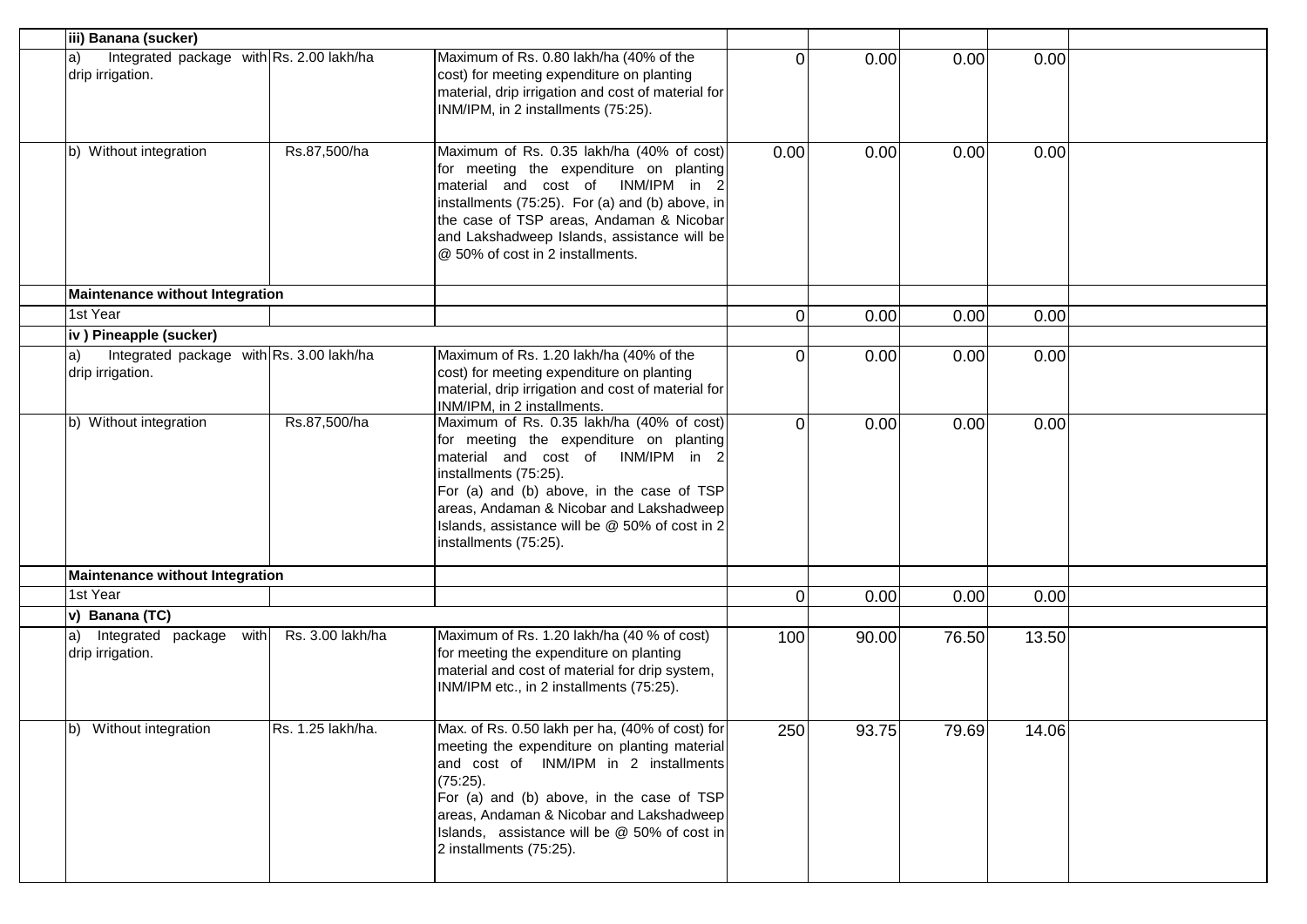| Maintenance without Integration                                      |                   |                                                                                                                                                                                                                                                                                                                                                        |          |        |        |       |  |
|----------------------------------------------------------------------|-------------------|--------------------------------------------------------------------------------------------------------------------------------------------------------------------------------------------------------------------------------------------------------------------------------------------------------------------------------------------------------|----------|--------|--------|-------|--|
| 1st Year                                                             |                   |                                                                                                                                                                                                                                                                                                                                                        | $\Omega$ | 0.00   | 0.00   | 0.00  |  |
| vi) Pineapple (TC)                                                   |                   |                                                                                                                                                                                                                                                                                                                                                        |          |        |        |       |  |
| Integrated package with Rs. 5.50 lakh /ha.<br>a)<br>drip irrigation. |                   | Maximum of Rs. 2.20 lakh/ha (40 % of cost)<br>for meeting the expenditure on planting<br>material and cost of material for drip system,<br>INM/IPM etc., in 2 installments (75:25).                                                                                                                                                                    | $\Omega$ | 0.00   | 0.00   | 0.00  |  |
| Without integration<br>lb)                                           | Rs. 1.25 lakh/ha. | Max. of Rs. 0.50 lakh per ha, (40% of cost) for<br>meeting the expenditure on planting material<br>and cost of INM/IPM in 2 installments<br>(75:25).<br>For (a) and (b) above, in the case of TSP<br>areas, Andaman & Nicobar and Lakshadweep<br>Islands, assistance will be @ 50% of cost in<br>2 installments (75:25).                               | $\Omega$ | 0.00   | 0.00   | 0.00  |  |
| <b>Maintenance without Integration</b>                               |                   |                                                                                                                                                                                                                                                                                                                                                        |          |        |        |       |  |
| 1st Year                                                             |                   |                                                                                                                                                                                                                                                                                                                                                        | $\Omega$ | 0.00   | 0.00   | 0.00  |  |
| vii) Papaya                                                          |                   |                                                                                                                                                                                                                                                                                                                                                        |          |        |        |       |  |
| a) Integrated package with<br>drip irrigation.                       | Rs. 2.00 lakh/ha. | Maximum of Rs. 0.80 lakh/ha (40% of the<br>cost) for meeting expenditure on planting<br>material, drip irrigation and cost of material for<br>INM/IPM, in 2 installments (75:25).                                                                                                                                                                      | 200      | 120.00 | 102.00 | 18.00 |  |
| b) Without integration                                               | Rs. 60,000/ha     | Maximum of Rs. 0.30 lakh/ha (50 % of cost)<br>for meeting the expenditure on planting<br>material and cost of INM/IPM in 2 installments<br>(75:25).<br>For (a) and (b) above, in the case of NE and<br>Himalayan States, TSP areas, Andaman &<br>Nicobar and Lakshadweep<br>Islands,<br>assistance will be @ 50% of cost in 2<br>installments (75:25). | 500      | 112.50 | 95.63  | 16.88 |  |
| Maintenance without Integration                                      |                   |                                                                                                                                                                                                                                                                                                                                                        |          |        |        |       |  |
| 1st Year                                                             |                   |                                                                                                                                                                                                                                                                                                                                                        | $\Omega$ | 0.00   | 0.00   | 0.00  |  |
| viii) Ultra high density (Meadow orchard)                            |                   |                                                                                                                                                                                                                                                                                                                                                        |          |        |        |       |  |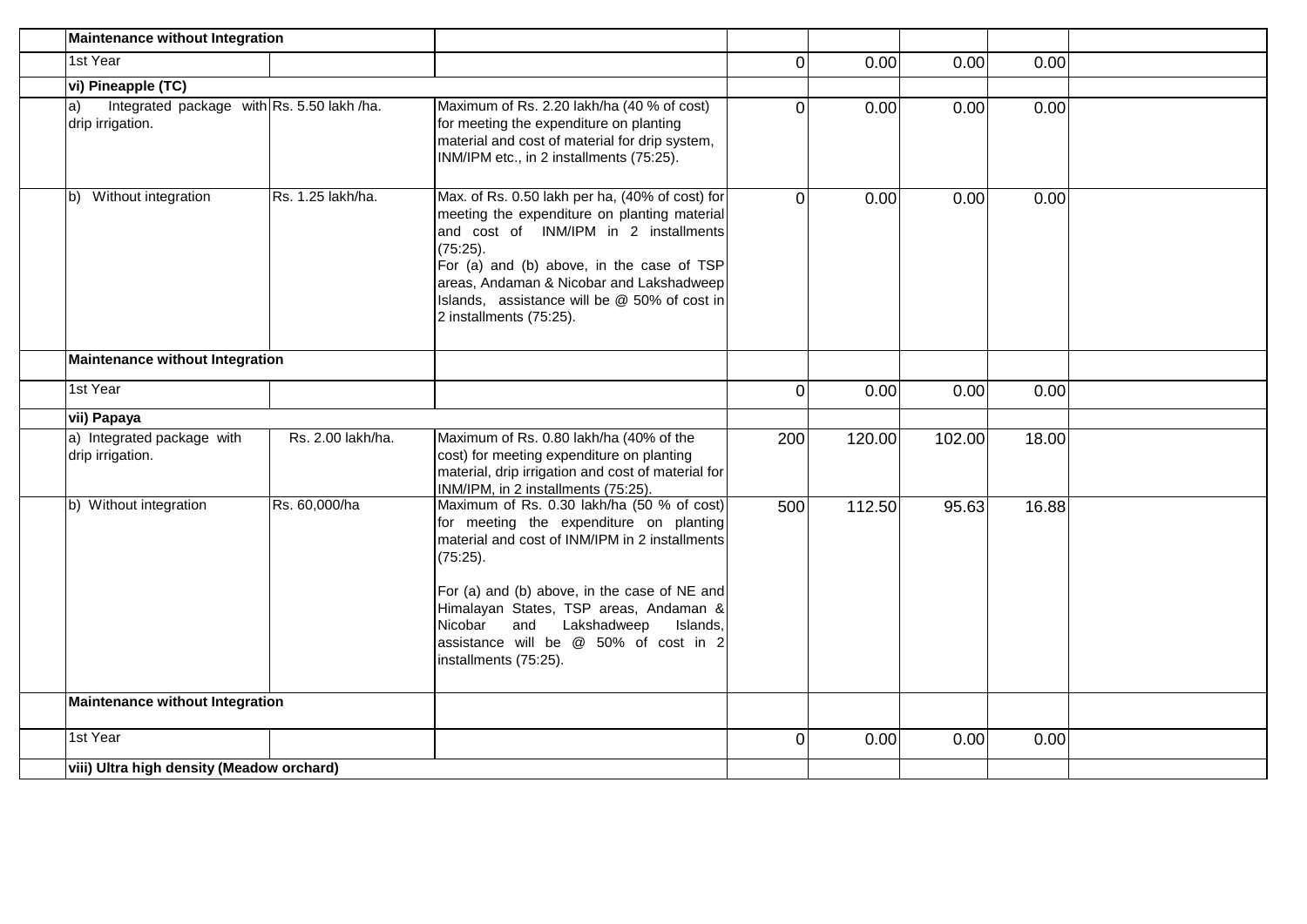| a) Integrated package with drip<br>irrigation                                     | Rs. 2.00 lakh/ha. | Maximum of Rs. 0.80 lakh/ ha. (40% of cost)<br>for meeting the expenditure on planting<br>material and cost of material for drip system,<br>INM/IPM, and canopy management in 3<br>installments of 60:20:20 subject to survival<br>rate of 75% in 2nd year and 90% in 3 <sup>rd</sup> year).                                                                                                         | 50             | 24.00  | 20.40 | 3.60  |  |
|-----------------------------------------------------------------------------------|-------------------|------------------------------------------------------------------------------------------------------------------------------------------------------------------------------------------------------------------------------------------------------------------------------------------------------------------------------------------------------------------------------------------------------|----------------|--------|-------|-------|--|
| b) Without integration                                                            | Rs. 1.25 lakh/ha  | Maximum of Rs. 0.50 lakh/ha., (40% of cost)<br>for meeting the expenditure on planting<br>material and cost of INM/IPM in 3<br>installments.<br>For (a) and (b) above, in the case of TSP<br>areas, Andaman & Nicobar and Lakshadweep<br>Islands, assistance will be @ 50% of cost in<br>3 installments.                                                                                             | $\Omega$       | 0.00   | 0.00  | 0.00  |  |
| <b>Maintenance without Integration</b>                                            |                   |                                                                                                                                                                                                                                                                                                                                                                                                      |                |        |       |       |  |
| 1st Year                                                                          |                   |                                                                                                                                                                                                                                                                                                                                                                                                      |                | 0.00   | 0.00  | 0.00  |  |
| 2nd Year                                                                          |                   |                                                                                                                                                                                                                                                                                                                                                                                                      |                | 0.00   | 0.00  | 0.00  |  |
| ix) High density planting (mango, guava, litchi, pomegranate, apple, citrus etc). |                   |                                                                                                                                                                                                                                                                                                                                                                                                      |                |        |       |       |  |
| a) Integrated package with drip<br>irrigation                                     | Rs. 1.50 lakh /ha | Maximum of Rs. 0.60 lakh per ha. (40% of<br>cost) for meeting the expenditure on planting<br>material, cost of drip system, INM/IPM,<br>canopy management etc., in 3 installments of<br>60:20:20 subject to survival rate of 75% in<br>2nd year and 90% in 3rd year).                                                                                                                                | 50             | 18.00  | 15.30 | 2.70  |  |
| b) Without Integration.                                                           | Rs. 1.00 lakh/ha. | Maximum of Rs. 0.40 lakh/ha (40% of the<br>cost) for meeting the expenditure on planting<br>material and cost of INM/IPM in 3<br>installments (60:20:20).<br>For (a) and (b) above, in the case of TSP<br>areas, Andaman & Nicobar and Lakshadweep<br>Islands, assistance will be @ 50% of cost in 3<br>installments of 60:20:20 subject to survival<br>rate of 75% in 2nd year and 90% in 3rd year) | 450            | 108.00 | 91.80 | 16.20 |  |
| <b>Maintenance without Integration</b>                                            |                   |                                                                                                                                                                                                                                                                                                                                                                                                      |                |        |       |       |  |
| 1st Year                                                                          |                   |                                                                                                                                                                                                                                                                                                                                                                                                      | $\overline{0}$ | 0.00   | 0.00  | 0.00  |  |
| 2nd Year                                                                          |                   |                                                                                                                                                                                                                                                                                                                                                                                                      | $\overline{0}$ | 0.00   | 0.00  | 0.00  |  |
| (b) Fruit crops other than cost intensive crops using normal spacing              |                   |                                                                                                                                                                                                                                                                                                                                                                                                      |                |        |       |       |  |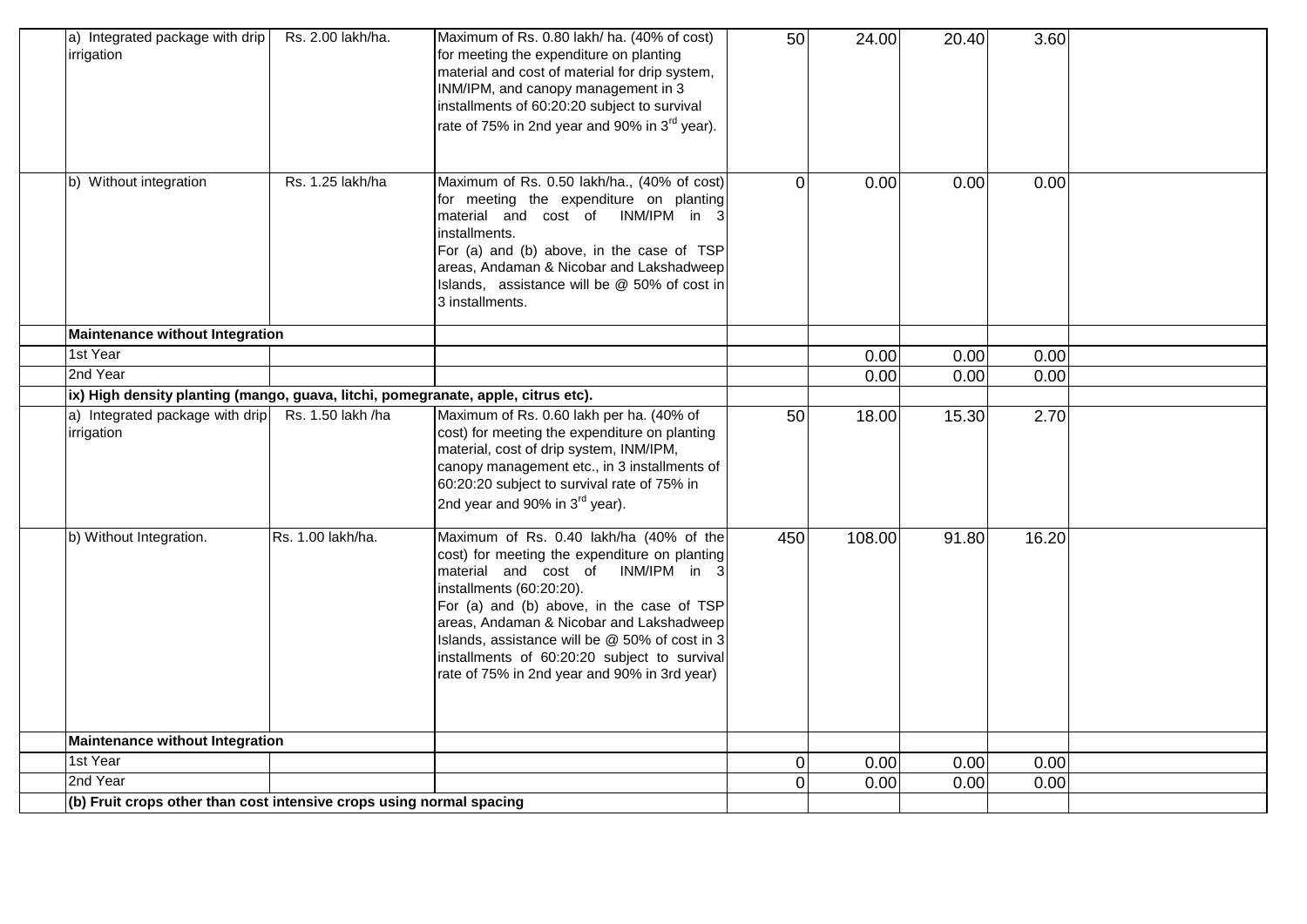|   | a) Integrated package with drip Rs. 1.00 lakh/ha<br>irrigation |                  | Maximum of Rs. 0.40 lakh/ ha. (40% of cost)<br>for meeting the expenditure on planting<br>material, cost of drip system, INM/IPM,<br>canopy management etc in 3 installments of<br>60:20:20 subject to survival rate of 75% in<br>2nd year & 90% in 3rd year for perennial<br>crops and for non perennial crops in 2<br>installments of 75:25. | 100     | 24.00  | 20.40  | 3.60   |                |
|---|----------------------------------------------------------------|------------------|------------------------------------------------------------------------------------------------------------------------------------------------------------------------------------------------------------------------------------------------------------------------------------------------------------------------------------------------|---------|--------|--------|--------|----------------|
|   | b) Without Integration                                         | Rs. 60,000/ha    | Maximum of Rs. 0.30 lakh/ha (50 % of cost)<br>for meeting the expenditure on planting<br>material and cost of INM/IPM in 3 installments<br>of 60:20:20.                                                                                                                                                                                        | 800     | 144.00 | 122.40 | 21.60  |                |
|   | <b>Maintenance without Integration</b>                         |                  |                                                                                                                                                                                                                                                                                                                                                |         |        |        |        |                |
|   | 1st Year                                                       |                  |                                                                                                                                                                                                                                                                                                                                                | 1400    | 84.00  | 71.40  | 12.60  |                |
|   | 2nd Year                                                       |                  |                                                                                                                                                                                                                                                                                                                                                | 1200    | 72.00  | 61.20  | 10.80  |                |
|   | <b>Sub-total fruits</b>                                        |                  |                                                                                                                                                                                                                                                                                                                                                | 5100.00 | 890.25 | 756.71 | 133.54 |                |
|   |                                                                |                  | Vegetable (For maximum area of 2 ha per beneficiary)                                                                                                                                                                                                                                                                                           |         |        |        |        |                |
|   | Hybrid                                                         | Rs.50,000/ha     | 40% of cost in general areas                                                                                                                                                                                                                                                                                                                   | 2000    | 400.00 | 340.00 | 60.00  |                |
|   | Sub-total                                                      |                  |                                                                                                                                                                                                                                                                                                                                                | 2000    | 400.00 | 340.00 | 60.00  |                |
| 3 | Flowers (For a maximum of 2 ha per beneficiary)                |                  |                                                                                                                                                                                                                                                                                                                                                |         |        |        |        |                |
|   | <b>Cut flowers</b>                                             |                  |                                                                                                                                                                                                                                                                                                                                                |         |        |        |        |                |
|   | <b>Small &amp; Marginal Farmers</b>                            | Rs. 1.00 lakh/ha | 40% of cost                                                                                                                                                                                                                                                                                                                                    | 0.0     | 0.00   | 0.00   | 0.00   |                |
|   | Other farmers                                                  | do               | 25% of the cost                                                                                                                                                                                                                                                                                                                                | 10.0    | 2.50   | 2.13   | 0.38   |                |
|   | <b>Bulbulous flowers</b>                                       |                  |                                                                                                                                                                                                                                                                                                                                                |         |        |        |        |                |
|   | Small & Marginal Farmers                                       | Rs. 1.50 lakh/ha | 40 % of the cost                                                                                                                                                                                                                                                                                                                               | 62.5    | 37.50  | 31.88  |        | $5.63$ Lum sum |
|   | Other farmers                                                  | do               | $25%$ of cost                                                                                                                                                                                                                                                                                                                                  | 0.0     | 0.00   | 0.00   | 0.00   |                |
|   | <b>Loose Flowers</b>                                           |                  |                                                                                                                                                                                                                                                                                                                                                |         |        |        |        |                |
|   | Small & Marginal Farmers                                       | Rs. 40,000/ha    | 40% of cost                                                                                                                                                                                                                                                                                                                                    | 200.0   | 32.00  | 27.20  | 4.80   |                |
|   | Other farmers                                                  | do               | 25% of cost                                                                                                                                                                                                                                                                                                                                    | 0.0     | 0.00   | 0.00   | 0.00   |                |
|   | <b>Sub-total flowers</b>                                       |                  |                                                                                                                                                                                                                                                                                                                                                | 272.5   | 72.00  | 61.20  | 10.80  |                |
| 4 | Spices (For a maximum area of 4 ha per beneficiary)            |                  |                                                                                                                                                                                                                                                                                                                                                |         |        |        |        |                |
|   |                                                                |                  |                                                                                                                                                                                                                                                                                                                                                |         |        |        |        |                |
|   | Seed spice and Rhizomatic<br>spices                            | Rs.30,000/ha     | Maximum of Rs. 12,000/- per ha. (40% of<br>cost) for meeting the expenditure on planting<br>material and cost of material for INM/IPM etc)                                                                                                                                                                                                     | 400     | 48.00  | 40.80  | 7.20   |                |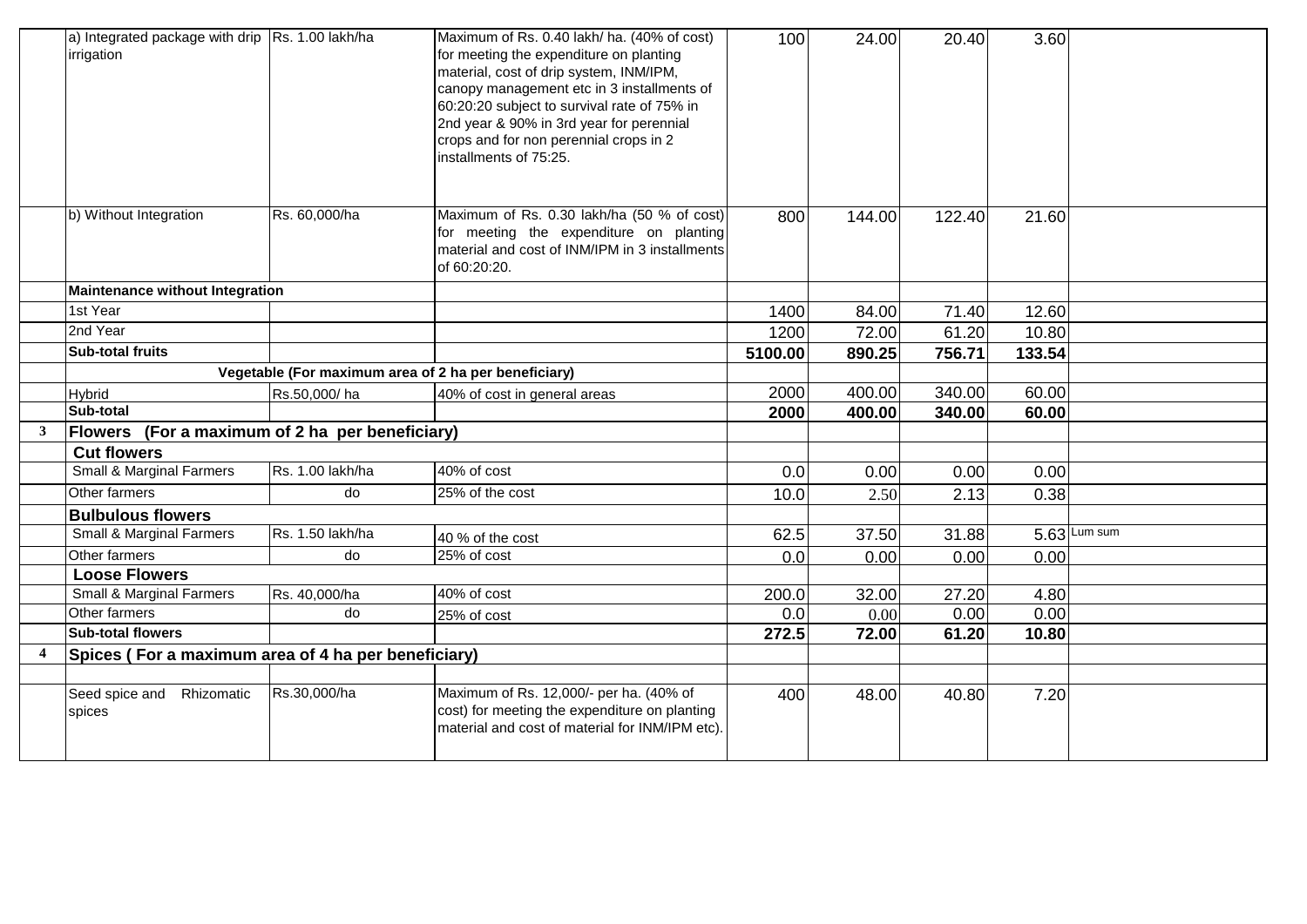| Sub-total                                                                      |               |                                                                                                                                                                                                                                                                                                                                                                                                                                                     | 100      | 12.00 | 10.20 | 1.80 |  |
|--------------------------------------------------------------------------------|---------------|-----------------------------------------------------------------------------------------------------------------------------------------------------------------------------------------------------------------------------------------------------------------------------------------------------------------------------------------------------------------------------------------------------------------------------------------------------|----------|-------|-------|------|--|
| b) Without integration                                                         | Rs. 50,000/ha | Rs.0.20 lakh per ha (40 % of cost) for<br>meeting the expenditure on planting material<br>and cost of material for INM/IPM in 3<br>installments of 60:20:20 subject to survival<br>rate of 75% in second year and 90% in third<br>year for a maximum area of 4 ha per<br>For (a) and<br>beneficiary.<br>(b) above, in the case of TSP areas,<br>Andaman & Nicobar and Lakshadweep<br>Islands assistance will be @ 50% of cost in 3<br>installments. | 100      | 12.00 | 10.20 | 1.80 |  |
| a) Integrated package with Rs. 1.00 lakh/ha<br>drip irrigation                 |               | Rs. 0.40 lakh per ha (40% of cost) for<br>meeting the expenditure on planting material<br>and cost of material for drip system, INM/IPM<br>etc) in 3 installments of 60:20:20 subject to<br>survival rate of 50% in second year and 90%<br>in third year.                                                                                                                                                                                           |          | 0.00  | 0.00  | 0.00 |  |
| Plantation crops (For a maximum area of 4 ha per beneficiary)<br><b>Cashew</b> |               |                                                                                                                                                                                                                                                                                                                                                                                                                                                     |          |       |       |      |  |
| <b>Sub-total aromatics</b>                                                     |               |                                                                                                                                                                                                                                                                                                                                                                                                                                                     | 50.0     | 8.00  | 6.80  | 1.20 |  |
| (b) Other aromatic plants                                                      | Rs. 40,000/ha | 40% of cost, subject to a maximum of<br>Rs.16,000/- per ha, for meeting the<br>expenditure on planting material and cost of<br>material for INM/IPM etc.<br>For (i) and (ii) above, in the case of TSP<br>areas, Andaman & Nicobar and Lakshadweep<br>Islands, assistance will be @ 50% of cost.                                                                                                                                                    | 50.0     | 8.00  | 6.80  | 1.20 |  |
| (a) Cost intensive aromatic plant Rs. 1,00,000/ha                              |               | 40% of cost, subject to a maximum of<br>Rs.40,000/- per ha, for meeting the<br>expenditure on planting material and cost of<br>material for INM/IPM etc.                                                                                                                                                                                                                                                                                            |          | 0.00  | 0.00  | 0.00 |  |
| Aromatic Plants (For a maximum area of 4 ha per beneficiary)                   |               |                                                                                                                                                                                                                                                                                                                                                                                                                                                     |          |       |       |      |  |
| <b>Sub-total spices</b>                                                        |               |                                                                                                                                                                                                                                                                                                                                                                                                                                                     | 400      | 48.00 | 40.80 | 7.20 |  |
|                                                                                |               | For (i) and (ii) above, in the case of TSP<br>areas, Andaman and Lakshadweep Islands,<br>assistance will be @ 50% of cost.                                                                                                                                                                                                                                                                                                                          |          |       |       |      |  |
| <b>Perennial spices</b><br>(black pepper)                                      | Rs. 50,000/ha | Maximum of Rs. 20,000/- per ha (@40% of<br>cost) for meeting the expenditure on planting<br>material and cost of material for INM/IPM etc.                                                                                                                                                                                                                                                                                                          | $\Omega$ | 0.00  | 0.00  | 0.00 |  |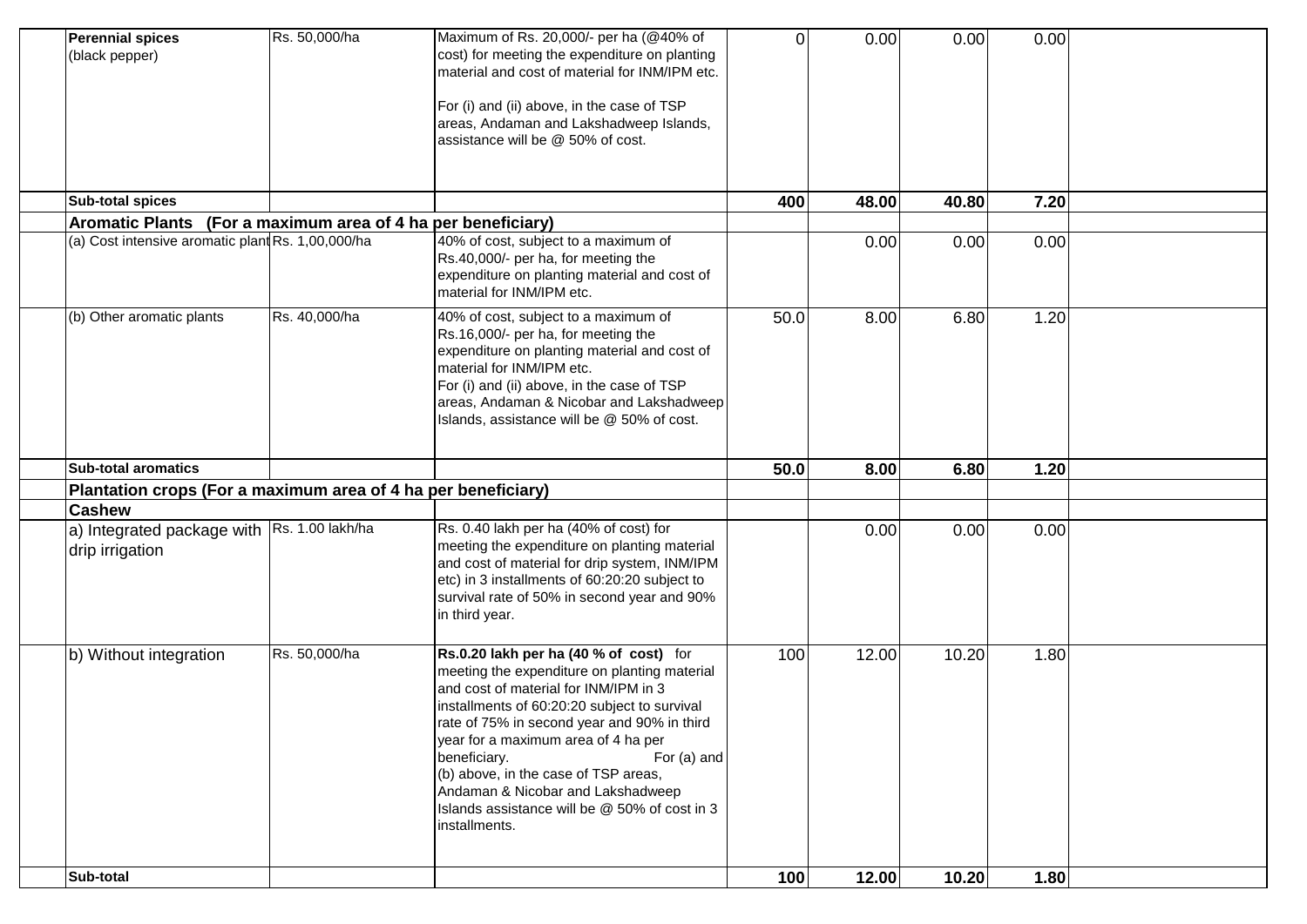|   |                                                                                                                                                                                        | Maintenance I year   |                                                                                                                                                                                                                                                                                 |         |         |         |        |                                                        |
|---|----------------------------------------------------------------------------------------------------------------------------------------------------------------------------------------|----------------------|---------------------------------------------------------------------------------------------------------------------------------------------------------------------------------------------------------------------------------------------------------------------------------|---------|---------|---------|--------|--------------------------------------------------------|
|   | Cashew                                                                                                                                                                                 | Rs. 40,000ha         | Maximum of Rs. 20,000/- per ha (50% of cost<br>for meeting the expenditure on planting<br>material and cost of material for INM/IPM etc)<br>in 3 installments of 60:20:20 subject to<br>survival rate of 75% in second year and 90%<br>in third year for a maximum area of 4 ha |         | 0.00    | 0.00    | 0.00   |                                                        |
|   |                                                                                                                                                                                        | Maintenance II year  |                                                                                                                                                                                                                                                                                 |         |         |         |        |                                                        |
|   | Cashew                                                                                                                                                                                 | do                   | do                                                                                                                                                                                                                                                                              |         | 0.00    | 0.00    | 0.00   |                                                        |
|   | Sub-total                                                                                                                                                                              |                      |                                                                                                                                                                                                                                                                                 | 0.0     | 0.00    | 0.00    | 0.00   |                                                        |
|   | <b>Grand Total Area Expansion</b>                                                                                                                                                      |                      |                                                                                                                                                                                                                                                                                 | 7922.50 | 1430.25 | 1215.71 | 214.54 |                                                        |
|   | <b>Mushrooms</b>                                                                                                                                                                       |                      |                                                                                                                                                                                                                                                                                 |         |         |         |        |                                                        |
|   | <b>Production unit</b>                                                                                                                                                                 |                      |                                                                                                                                                                                                                                                                                 |         |         |         |        |                                                        |
|   | <b>Public Sector</b>                                                                                                                                                                   | Rs. 20.00 lakh/ unit | 100% of the cost.                                                                                                                                                                                                                                                               |         | 0.00    | 0.00    | 0.00   |                                                        |
|   | <b>Private Sector</b>                                                                                                                                                                  | Rs. 20.00 lakh/ unit | 40% of cost for private sector, for meeting the<br>expenditure on infrastructure, as credit linked<br>back ended subsidy.                                                                                                                                                       |         | 0.00    | 0.00    | 0.00   |                                                        |
|   | Spawn making unit                                                                                                                                                                      |                      |                                                                                                                                                                                                                                                                                 |         |         |         |        |                                                        |
|   | <b>Public Sector</b>                                                                                                                                                                   | Rs. 15 lakh/ unit    | 100% of the cost.                                                                                                                                                                                                                                                               |         | 0.00    | 0.00    | 0.00   |                                                        |
|   | <b>Private Sector</b>                                                                                                                                                                  | Rs. 15 lakh/ unit    | 40% of cost for private sector, for meeting the<br>expenditure on infrastructure, as credit linked<br>back ended subsidy.                                                                                                                                                       |         | 0.00    | 0.00    | 0.00   |                                                        |
|   | <b>Compost making unit</b>                                                                                                                                                             |                      |                                                                                                                                                                                                                                                                                 |         |         |         |        |                                                        |
|   | <b>Public Sector</b>                                                                                                                                                                   | Rs. 20.00 lakh/ unit | 100% of the cost.                                                                                                                                                                                                                                                               |         | 0.00    | 0.00    | 0.00   |                                                        |
|   | <b>Private Sector</b>                                                                                                                                                                  | Rs. 20.00 lakh/ unit | 40% of cost for private sector, for meeting the<br>expenditure on infrastructure, as credit linked<br>back ended subsidy.                                                                                                                                                       |         | 0.00    | 0.00    | 0.00   |                                                        |
|   | Sub-total mushrooms                                                                                                                                                                    |                      |                                                                                                                                                                                                                                                                                 | 0.00    | 0.00    | 0.00    | 0.00   |                                                        |
| 5 | Rejuvenation/replacement of<br>senile plantation including<br>Canopy management. Mango                                                                                                 | Rs. 40,000/ha        | 50% of the total cost subject to a maximum of<br>Rs. 20,000/ha limited to two ha per<br>beneficiary.                                                                                                                                                                            | 250     | 50.00   | 42.50   |        | 7.50 To be implemented as per guidelines<br>circulated |
|   | Sub-total                                                                                                                                                                              |                      |                                                                                                                                                                                                                                                                                 | 250     | 50.00   | 42.50   | 7.50   |                                                        |
|   | <b>Creation of Water resources</b>                                                                                                                                                     |                      |                                                                                                                                                                                                                                                                                 |         |         |         |        |                                                        |
|   | <b>Community tanks</b><br>i) Community tanks/on farm ponds/on farm water reservoirs with use of plastic/RCC<br>lining - (10 ha. of command area, with pond size of 100m x 100m x 3m) - |                      |                                                                                                                                                                                                                                                                                 |         |         |         |        |                                                        |
|   |                                                                                                                                                                                        |                      |                                                                                                                                                                                                                                                                                 |         |         |         |        |                                                        |
|   | lining                                                                                                                                                                                 |                      | Community tanks/on farm ponds/on farm water reservoirs with use of plastic/RCC                                                                                                                                                                                                  |         |         |         |        |                                                        |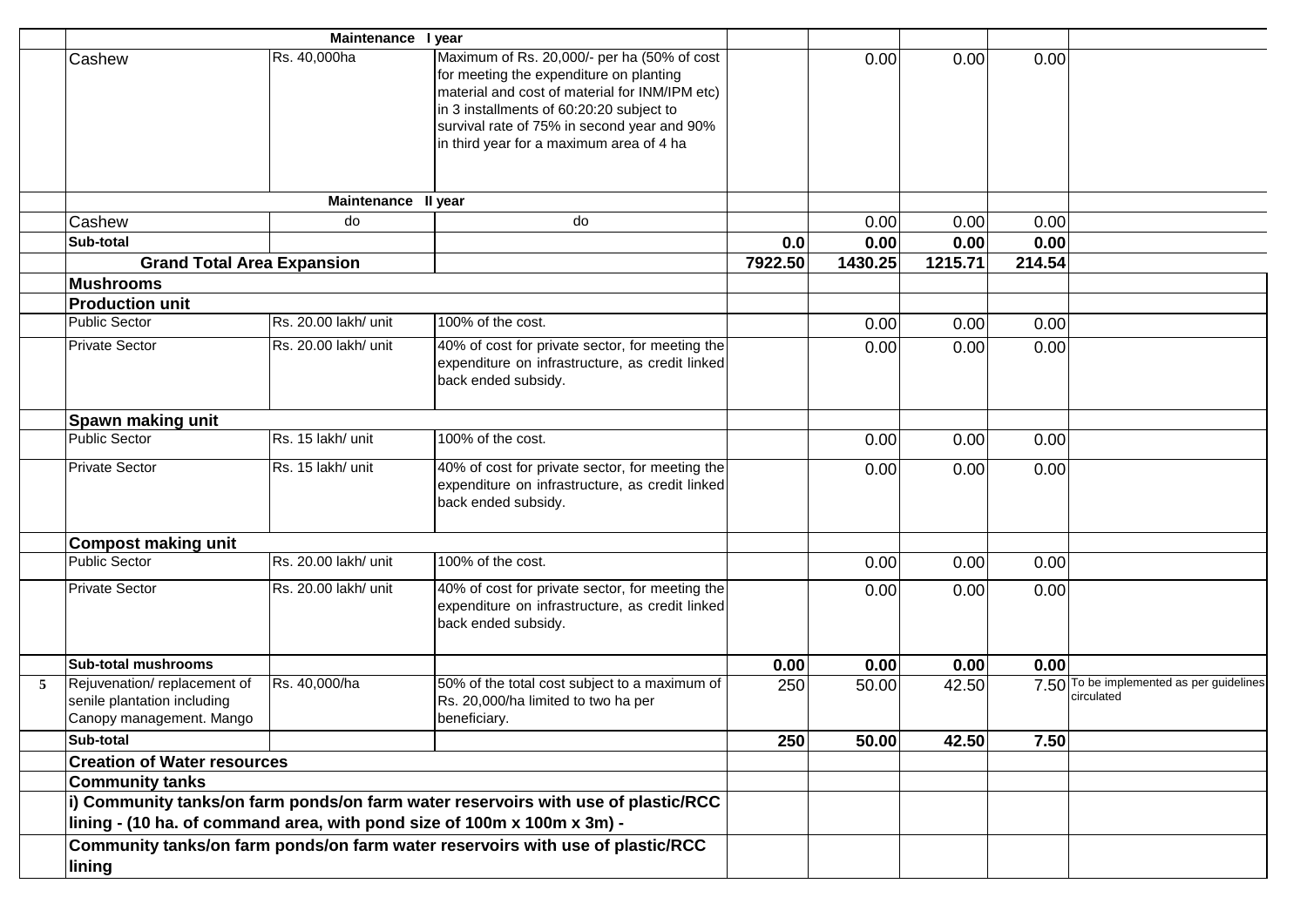|   | Plain areas                           | Rs. 20.00 lakh in plain<br>areas                          | 100% of cost for 10 ha command                                                               |       | 0.0     | 0.0     | 0.0    |                                                                                                                |
|---|---------------------------------------|-----------------------------------------------------------|----------------------------------------------------------------------------------------------|-------|---------|---------|--------|----------------------------------------------------------------------------------------------------------------|
|   | Hilly areas.                          | areas.                                                    | Rs. 25 lakh/ unit for Hilly 100% of cost for 10 ha command                                   |       | 0.00    | 0.00    | 0.00   |                                                                                                                |
|   |                                       |                                                           | ii) Water harvesting system for individuals- for storage of water in 20mx20mx3m              |       |         |         |        |                                                                                                                |
|   | Plain areas                           | areas and                                                 | Rs. 1.50 lakh/unit in plain 50% of cost. Maintenance to be ensured by<br>the beneficiary.    |       | 0.0     | 0.0     | 0.0    |                                                                                                                |
|   | Hilly areas.                          | areas                                                     | Rs. 1.80 lakh/unit in hilly 50% of cost. Maintenance to be ensured by<br>the beneficiary.    |       | 0.00    | 0.00    | 0.00   |                                                                                                                |
|   | Sub-total                             |                                                           |                                                                                              | 0     | 0.00    | 0.00    | 0.00   |                                                                                                                |
| 5 |                                       | <b>Protected cultivation</b>                              |                                                                                              |       |         |         |        |                                                                                                                |
|   | a) Green House structure (Area in ha) |                                                           |                                                                                              |       |         |         |        |                                                                                                                |
|   | Fan & Pad system                      | area 500 Sq. m)                                           | Rs. $1650/Sq.m$ (up to 50% of cost for a maximum area of 4000 sq.<br>m per beneficiary.      | 0.10  | 8.25    | 7.01    |        | 1.24 Minutes of SLEC meeting to be<br>submitted along with details of<br>beneficiareis,<br>locaiton,<br>etc to |
|   | Fan & Pad system                      | Sq.m up to 1008 Sqm)                                      | Rs. 1465/Sq. m (>500 50% of cost for a maximum area of 4000 sq.<br>m per beneficiary.        | 0.20  | 14.65   | 12.45   | 2.20   |                                                                                                                |
|   | Fan & Pad system                      | $\vert$ Sq. m up to 2080 Sq.m) $\vert$ m per beneficiary. | Rs. 1420/Sq. m (>1008 50% of cost for a maximum area of 4000 sq.                             | 0.20  | 14.20   | 12.07   | 2.13   |                                                                                                                |
|   | Fan & Pad system                      | Sq. m upto 4000 Sq.m)                                     | Rs. 1400/Sq. m (>2080 50% of cost for a maximum area of 4000 sq.<br>m per beneficiary.       | 0.40  | 28.00   | 23.80   | 4.20   |                                                                                                                |
|   | (b) Naturally ventilated system       |                                                           |                                                                                              |       |         |         |        |                                                                                                                |
|   | (i) Tubular structur                  | Rs.1060/Sq.m                                              | 50% of the cost limited to 4000 Sq.m per<br>beneficiary.                                     | 0.25  | 13.25   | 11.26   | 1.99   |                                                                                                                |
|   | (i) Tubular structur                  | Rs. 935/Sq.m (>500 Sq.<br>m up to 1008 Sq. m)             | 50% of the cost limited to 4000 Sq.m per<br>beneficiary.                                     | 5.00  | 233.75  | 198.69  | 35.06  |                                                                                                                |
|   | (i) Tubular structur                  | Rs. 890/Sq. m (>1008<br>Sq.m up to 2080 Sq. m)            | 50% of the cost limited to 4000 Sq.m per<br>beneficiary.                                     | 2.00  | 89.00   | 75.65   | 13.35  |                                                                                                                |
|   | (i) Tubular structur                  | Rs. 844/Sq. m (>2080<br>Sq. m up to 4000 Sq. m)           | 50% of the cost limited to 4000 Sq.m per<br>beneficiary.                                     | 84.80 | 3578.56 | 3041.78 | 536.78 |                                                                                                                |
|   | ii) Wooden structure                  | Rs. 540/Sq. m                                             | 50% of the cost limited to 20 units (each unit<br>not to exceed 200 Sq.m per beneficiary).   |       | 0.00    | 0.00    | 0.00   |                                                                                                                |
|   | ii) Wooden structure                  | Rs. 621/Sq. m for hilly<br>areas                          | 50% of the cost limited to 20 units (each unit<br>not to exceed 200 Sq.m per beneficiary).   |       | 0.00    | 0.00    | 0.00   |                                                                                                                |
|   | iii) Bamboo structure                 | Rs. 450/Sq. m                                             | 50% of the cost limited to 20 units (each unit<br>should not exceed 200 Sqm per beneficiary. |       | 0.00    | 0.00    | 0.00   |                                                                                                                |
|   | iii) Bamboo structure                 | Rs. 518/Sq. m for hilly<br>areas                          | 50% of the cost limited to 20 units (each unit<br>should not exceed 200 Sqm per beneficiary. |       | 0.00    | 0.00    | 0.00   |                                                                                                                |
|   | c) Plastic Mulching                   |                                                           |                                                                                              |       |         |         |        |                                                                                                                |
|   | <b>Plastic Mulching</b>               | Rs. 32,000/ha                                             | 50% of the total cost limited to 2 ha per<br>beneficiary.                                    | 2025  | 324.00  | 275.40  | 48.60  |                                                                                                                |
|   | d) Shade Net House                    |                                                           |                                                                                              |       |         |         |        |                                                                                                                |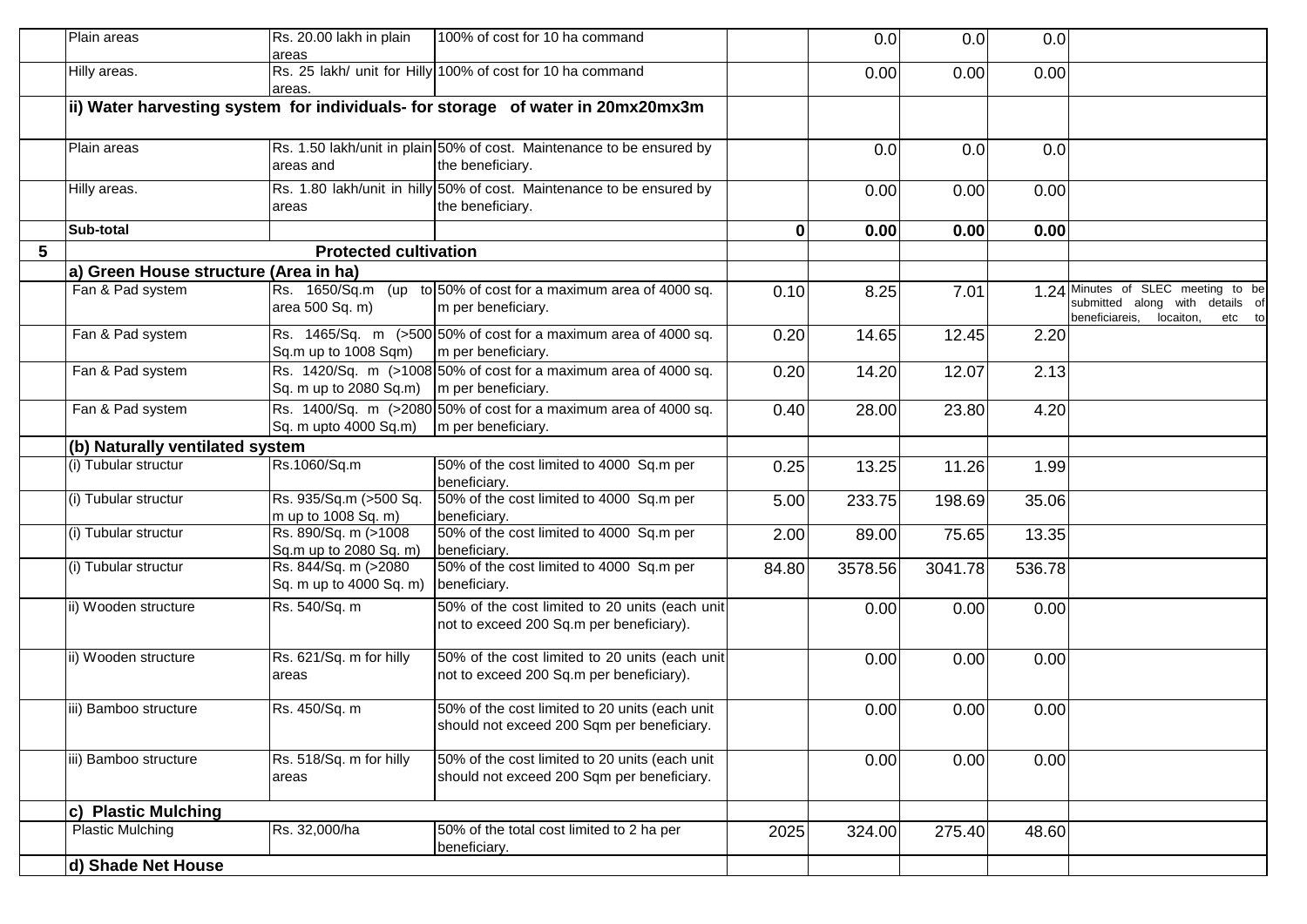| Tubular structure                                                                                           | Rs. 710/Sq.m                                                             | 50% of cost limited to 4000 Sq.m per                                                          | 40.00                                                                                                                                                                                                                                                                                              | 1420.00 | 1207.00 | 213.00    |                                                                                                               |
|-------------------------------------------------------------------------------------------------------------|--------------------------------------------------------------------------|-----------------------------------------------------------------------------------------------|----------------------------------------------------------------------------------------------------------------------------------------------------------------------------------------------------------------------------------------------------------------------------------------------------|---------|---------|-----------|---------------------------------------------------------------------------------------------------------------|
| i) Tubular structure                                                                                        | Rs. 816/Sq.m for hilly                                                   | 50% of cost limited to 4000 Sq.m per                                                          |                                                                                                                                                                                                                                                                                                    | 0.00    | 0.00    | 0.00      |                                                                                                               |
| ii) Wooden structure                                                                                        | Rs. 492/Sq.m                                                             | 50% of cost limited to 20 units<br>(each unit                                                 |                                                                                                                                                                                                                                                                                                    | 0.00    | 0.00    | 0.00      |                                                                                                               |
| ii) Wooden structure                                                                                        | Rs. 566/Sq.m for hilly<br>areas                                          | 50% of cost limited to 20 units<br>(each unit                                                 |                                                                                                                                                                                                                                                                                                    | 0.00    | 0.00    | 0.00      |                                                                                                               |
| iii) Bamboo structure                                                                                       | Rs.360/Sq.m                                                              | 50% of cost limited to 20 units (each unit not<br>to exceed<br>200 sq. m) per                 |                                                                                                                                                                                                                                                                                                    | 0.00    | 0.00    | 0.00      |                                                                                                               |
| iii) Bamboo structure                                                                                       | Rs. 414/Sq. m for hilly<br>areas                                         | 50% of cost limited to 20 units (each unit not<br>to exceed<br>200 sq. m) per<br>beneficiary. |                                                                                                                                                                                                                                                                                                    | 0.00    | 0.00    | 0.00      |                                                                                                               |
| e) Plastic Tunnels                                                                                          | Rs. 60/Sq.m                                                              | 50% of cost limited 1000 sq. m per                                                            | $\overline{2}$                                                                                                                                                                                                                                                                                     | 6.00    | 5.10    | 0.90      |                                                                                                               |
| f) Walk in tunnels                                                                                          | Rs. 600/ Sq.m                                                            | 50% of the cost limited to 4000 sq.m. (each<br>unit not to exceed 800 Sq. m per beneficiary). | 16                                                                                                                                                                                                                                                                                                 | 480.00  | 408.00  | 72.00     |                                                                                                               |
| e) Anti Bird/Anti Hail Nets                                                                                 | Rs.35/- per Sq.m                                                         | 50% of cost limited to 5000 Sq.m per                                                          | 0.50                                                                                                                                                                                                                                                                                               | 0.50    | 0.43    |           | $0.08$ Lum Sum                                                                                                |
| g) Cost of planting material &<br>cultivation of high value<br>vegetables grown in poly<br>house            | Rs.140/Sq. m                                                             | 50% of cost limited to 4000 Sq.m per<br>beneficiary.                                          | 28                                                                                                                                                                                                                                                                                                 | 198.19  | 168.46  | 29.73     |                                                                                                               |
| h) Cost of planting material &<br>cultivation of Orchid &<br>Anthurium under poly<br>house/shade net house. | Rs. 700/Sq.m                                                             | 50% of cost limited to 4000 Sq. m per<br>beneficiary.                                         |                                                                                                                                                                                                                                                                                                    | 0.00    | 0.00    | 0.00      |                                                                                                               |
| i) Cost of planting material &<br>cultivation of Carnation &<br>Gerbera under poly                          | Rs. 610/Sq.m                                                             | 50% of cost limited to 4000 Sq. m per<br>beneficiary.                                         | 8                                                                                                                                                                                                                                                                                                  | 244.00  | 207.40  | 36.60     |                                                                                                               |
| j) Cost of planting material &<br>cultivation of Rose and lilum<br>under poly house/shade net<br>house      | Rs. 426/Sq.m                                                             | 50% of cost limited to 4000 Sq. m per<br>beneficiary.                                         | 8                                                                                                                                                                                                                                                                                                  | 170.40  | 144.84  | 25.56     |                                                                                                               |
|                                                                                                             |                                                                          |                                                                                               | 2221                                                                                                                                                                                                                                                                                               | 6823    | 5799    | 1023      |                                                                                                               |
|                                                                                                             |                                                                          |                                                                                               |                                                                                                                                                                                                                                                                                                    |         |         |           |                                                                                                               |
|                                                                                                             |                                                                          | 30% of cost subject to a maximum of Rs                                                        | 4000                                                                                                                                                                                                                                                                                               | 48.00   | 40.80   |           | 7.20 To be need based and taken up after<br>identifying problem of pest / disease<br>and nutrient deficiency. |
| Promotion of INM                                                                                            | Rs. 4000/ha                                                              | 30% of cost subject to a maximum of Rs<br>1200/ha limited to 4.00 ha/ beneficiary.            |                                                                                                                                                                                                                                                                                                    | 0.00    | 0.00    | $0.00$ do |                                                                                                               |
| Disease forecasting unit<br>(PSUs)                                                                          | Rs. 6.00 lakh/unit                                                       | 100 % of costs.                                                                               |                                                                                                                                                                                                                                                                                                    | 6.00    | 5.10    | 0.90      |                                                                                                               |
| <b>Bio control lab</b>                                                                                      |                                                                          |                                                                                               |                                                                                                                                                                                                                                                                                                    |         |         |           |                                                                                                               |
| a) Public Sector                                                                                            | Rs. 90.00 lakh/unit                                                      | 100% to Public sector                                                                         |                                                                                                                                                                                                                                                                                                    | 0.00    | 0.0     | 0.0       |                                                                                                               |
| b) Private Sector                                                                                           | Rs. 90.00 lakh/unit                                                      | 50% to private sector.                                                                        | 3                                                                                                                                                                                                                                                                                                  | 135.00  | 114.8   | 20.3      |                                                                                                               |
|                                                                                                             | house/shade net house.<br>Promotion of IPM<br><b>Plant Health Clinic</b> | areas<br>Sub-total protected cultivation<br>Rs. 4000/ha                                       | beneficiary.<br>beneficiary.<br>not to exceed 200 Sq.m ) per beneficiary.<br>not to exceed 200 Sq.m ) per beneficiary.<br>beneficiary.<br>beneficiary.<br>beneficiary.<br>Promotion of Integrated Nutrient Management(INM)/ Integrated Pest Management<br>1200/ha limited to 4.00 ha/ beneficiary. |         |         |           |                                                                                                               |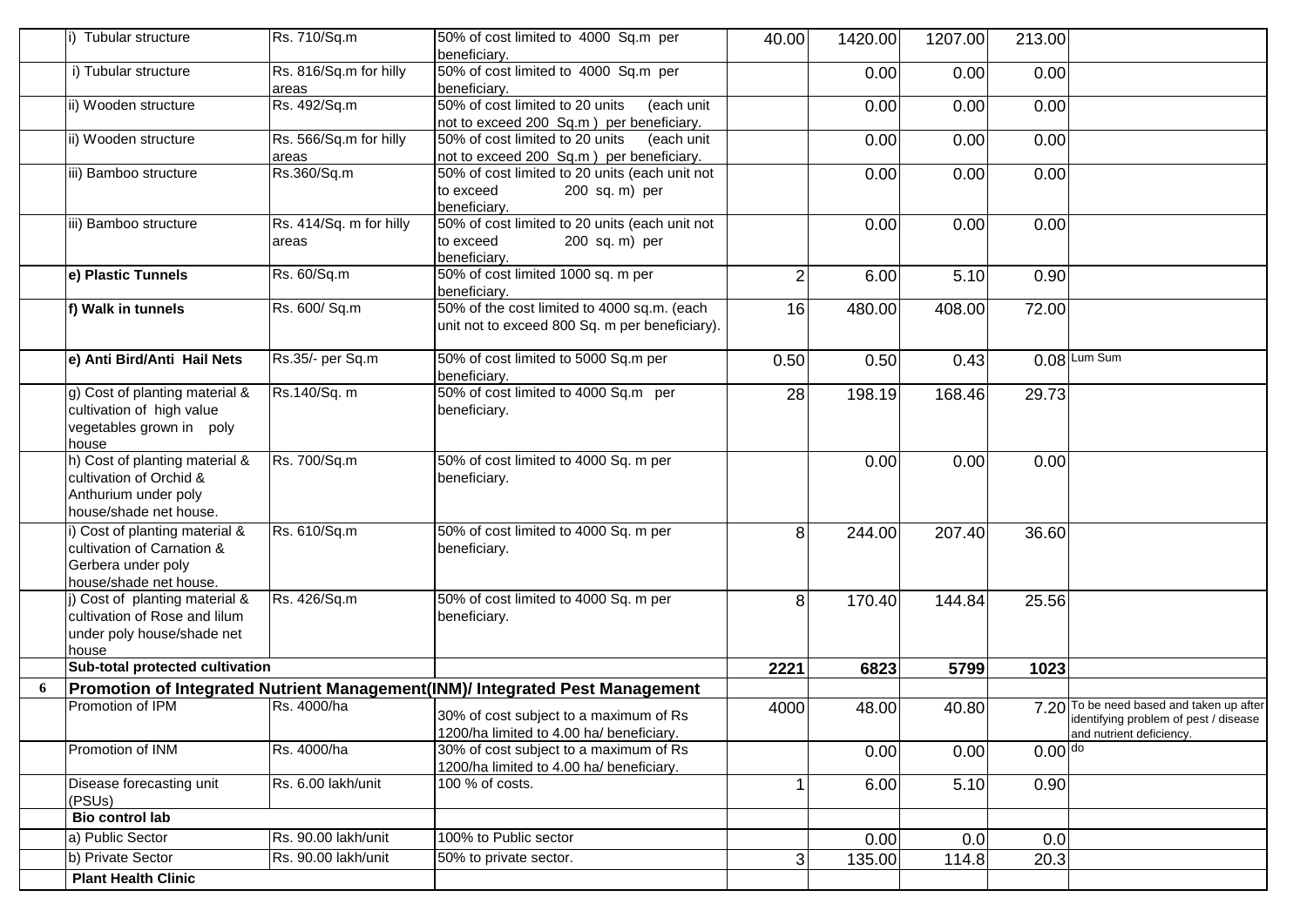|   | a) Public Sector                                  | Rs. 25.00 lakhs/unit | 100% to Public sector                                                                                                                                                                                                                                                       |      | 25.00  | 21.25  |       | 3.75 Minutes of SLEC meeting to be<br>submitted along with details of<br>beneficiareis, locaiton,<br>etc to<br>facilitate release of funds. |
|---|---------------------------------------------------|----------------------|-----------------------------------------------------------------------------------------------------------------------------------------------------------------------------------------------------------------------------------------------------------------------------|------|--------|--------|-------|---------------------------------------------------------------------------------------------------------------------------------------------|
|   | b) Private Sector                                 | Rs. 25.00 lakhs/unit | 50% to private sector.                                                                                                                                                                                                                                                      |      | 12.50  | 10.6   |       | 1.9 Project to be submitted                                                                                                                 |
|   | Leaf /Tissue analysis lab                         |                      |                                                                                                                                                                                                                                                                             |      |        |        |       |                                                                                                                                             |
|   | a) Public Sector                                  | Rs. 25.00 lakhs/unit | 100% to Public sector                                                                                                                                                                                                                                                       |      | 25.00  | 21.25  |       | 3.75 Project to be submitted                                                                                                                |
|   | b) Private Sector                                 | Rs. 25.00 lakhs/unit | 50% to private sector.                                                                                                                                                                                                                                                      |      | 12.50  | 10.63  | 1.88  |                                                                                                                                             |
|   | Sub-total INM / IPM                               |                      |                                                                                                                                                                                                                                                                             | 4008 | 264.00 | 224.40 | 39.60 |                                                                                                                                             |
| 7 | <b>Adoption Organic Farming</b>                   |                      |                                                                                                                                                                                                                                                                             |      |        |        |       |                                                                                                                                             |
|   | (i) Adoption of Organic<br>Farming. 1st Year (ha) | Rs. 20,000/ha        | 50% of cost limited to Rs.10000/ha for a<br>maximum area of 4 ha. per beneficiary,<br>spread over a period of 3 years involving an<br>assistance of Rs.4000/- in first year and<br>Rs.3000/- each in second & third year. The<br>programme to be linked with certification. |      | 0.00   | 0.00   | 0.00  |                                                                                                                                             |
|   | 2nd Year                                          | Rs. 20,000/ha        | 50% of cost limited to Rs.10000/ha for a<br>maximum area of 4 ha. per beneficiary,<br>spread over a period of 3 years involving an<br>assistance of Rs.4000/- in first year and<br>Rs.3000/- each in second & third year. The<br>programme to be linked with certification. |      | 0.00   | 0.00   | 0.00  |                                                                                                                                             |
|   | 3rd Year                                          | Rs. 20,000/ha        | 50% of cost limited to Rs.10000/ha for a<br>maximum area of 4 ha. per beneficiary,<br>spread over a period of 3 years involving an<br>assistance of Rs.4000/- in first year and<br>Rs.3000/- each in second & third year. The<br>programme to be linked with certification. |      | 0.00   | 0.00   | 0.00  |                                                                                                                                             |
|   | (ii) Organic Certification (no)                   |                      |                                                                                                                                                                                                                                                                             |      |        |        |       |                                                                                                                                             |
|   | 1st Year (ha)                                     | Project based        | Rs. 5 lakh for a cluster of 50 ha which will<br>include Rs.1.50 lakh in first year, Rs. 1.50<br>lakh in second year and Rs. 2.00 lakh in third<br>year.                                                                                                                     |      | 0.00   | 0.00   |       | 0.00 Project to be submitted                                                                                                                |
|   | 2nd Year                                          | Project based        | Rs. 5 lakh for a cluster of 50 ha which will<br>include Rs.1.50 lakh in first year, Rs. 1.50<br>lakh in second year and Rs. 2.00 lakh in third<br>year.                                                                                                                     |      | 0.00   | 0.00   | 0.00  |                                                                                                                                             |
|   | 3rd Year                                          | Project based        | Rs. 5 lakh for a cluster of 50 ha which will<br>include Rs.1.50 lakh in first year, Rs. 1.50<br>lakh in second year and Rs. 2.00 lakh in third<br>year.                                                                                                                     |      | 0.00   | 0.00   | 0.00  |                                                                                                                                             |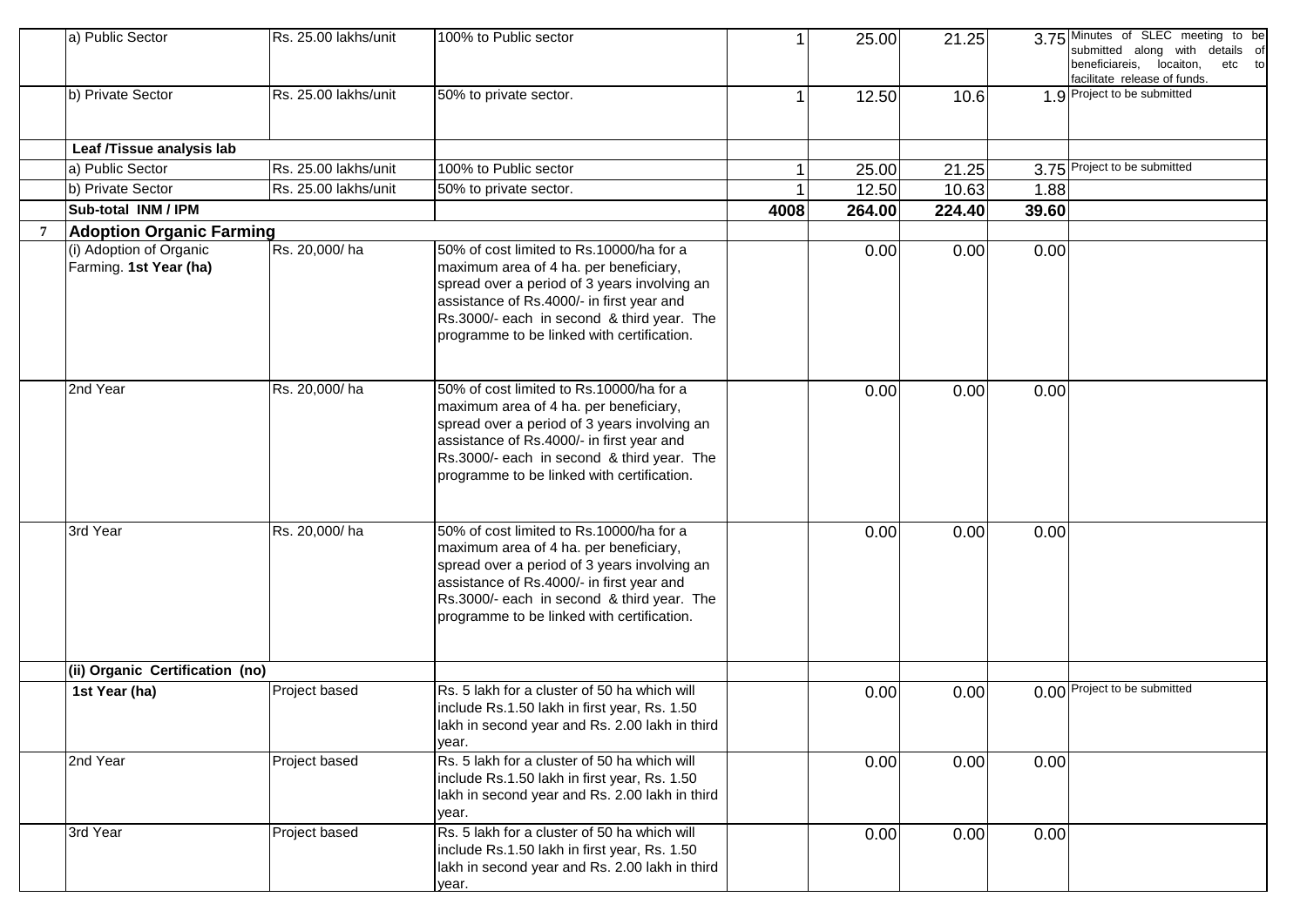|                  | iii) Vermi compost Units /organic input production unit                                           |                                                               |                                                                                                                                                                                                                                                                                               |       |        |        |                |                                                                                          |
|------------------|---------------------------------------------------------------------------------------------------|---------------------------------------------------------------|-----------------------------------------------------------------------------------------------------------------------------------------------------------------------------------------------------------------------------------------------------------------------------------------------|-------|--------|--------|----------------|------------------------------------------------------------------------------------------|
|                  | i) Vermi compost Units                                                                            | Rs.1,00,000/ unit for<br>permanent structure and<br>Vermibed. | 50% of cost conforming to the size of the unit<br>of 30'x8'x2.5' dimension of permanent<br>Rs. 16,000/unit for HDPE structure to be administered on pro-rata<br>basis. 50% of cost conforming to the size of<br>96 cft (12'x4'x2') and IS 15907:2010 to be<br>administered on pro-rata basis. | 80    | 40.00  | 34.00  |                | 6.00 Designs para meter of HDPE beds<br>will conform to BIS standards (IS<br>15907:2010) |
|                  | ii) Vermibeds                                                                                     | do                                                            | do                                                                                                                                                                                                                                                                                            |       | 0.00   | 0.00   | 0.00           |                                                                                          |
|                  | Sub-total                                                                                         |                                                               |                                                                                                                                                                                                                                                                                               | 80.00 | 40.00  | 34.00  | 6.00           |                                                                                          |
|                  | <b>Certification for Good</b><br><b>Agricultural Practices (GAP),</b><br>Including infrastructure | Rs. 10,000/ha                                                 | 50% of the cost for maximum of<br>4ha/beneficiary.                                                                                                                                                                                                                                            | 500   | 25.00  | 21.25  |                | 3.75 Lump sum. Project to be submitted                                                   |
|                  | <b>Centre of Excellence for</b><br>Horticulture                                                   | Rs.1000.00 lakh/ centre                                       | 100% of cost to public sector. This can be<br>established through bi-lateral co-operation<br>also.                                                                                                                                                                                            | 1     | 598.00 | 508.30 | 89.70          |                                                                                          |
| 8                | Pollination support through beekeeping                                                            |                                                               |                                                                                                                                                                                                                                                                                               |       |        |        |                |                                                                                          |
|                  | Production of nucleus stock<br>(Public sector)                                                    | Rs. 20.00 lakh                                                | 100% of the cost.                                                                                                                                                                                                                                                                             |       | 0.00   | 0.00   | 0.00           |                                                                                          |
|                  | Production of bee colonies<br>by bee breeder                                                      | Rs. 10.00 lakh                                                | 40% of cost for producing min. of 2000<br>colonies / year                                                                                                                                                                                                                                     |       | 4.00   | 3.40   | 0.60           |                                                                                          |
|                  | Honey bee colony                                                                                  | Rs.2000/colony of 8<br>frames                                 | 40% of cost limited to 50 colonies /<br>beneficiary.                                                                                                                                                                                                                                          | 2000  | 16.00  | 13.60  | 2.40           | -do-                                                                                     |
|                  | Hives                                                                                             | Rs 2000/ per hive.                                            | 40% of cost limited to 50 colonies /<br>beneficiary.                                                                                                                                                                                                                                          | 2000  | 16.00  | 13.60  | 2.40           | -do-                                                                                     |
|                  | Equipment including honey<br>extractor (4 frame), food grade<br>container (30 kg), net, etc.      | Rs. 20,000/set                                                | 40% of the cost limited to one set per<br>beneficiary.                                                                                                                                                                                                                                        | 20    | 1.60   | 1.36   | 0.24           |                                                                                          |
|                  | Sub-total                                                                                         |                                                               |                                                                                                                                                                                                                                                                                               | 4021  | 38     | 32     | $6\phantom{1}$ |                                                                                          |
| $\boldsymbol{q}$ | <b>Horticulture Mechanization</b>                                                                 |                                                               |                                                                                                                                                                                                                                                                                               |       |        |        |                |                                                                                          |
|                  | i) Tractor (upto 20 PTO HP)                                                                       | 3.00 lakh/unit                                                | 25% of cost, subject to a maximum of Rs.<br>0.75 lakh/unit for general category farmers,<br>and in the case if SC, ST, Small & Marginal<br>famers, women farmers and beneficiaries in<br>NE states, 35% of cost, subject to a maximum<br>of Rs. 1.00 lakh per unit.                           |       | 0.00   | 0.00   | 0.00           |                                                                                          |
|                  | ii) Power Tiller                                                                                  |                                                               |                                                                                                                                                                                                                                                                                               |       |        |        |                |                                                                                          |
|                  | a) Power tiller (below 8 BHP)                                                                     | 1.00 lakh per unit                                            | Subject to a maximum of Rs.0.40 lakh/unit for<br>general category farmers, and in the case if<br>SC, ST, Small & Marginal farmers, women<br>farmers and beneficiaries in NE states,<br>subject of a maximum of Rs. 0.50 lakh/unit.                                                            | 350   | 140.00 | 119.00 |                | 21.00 In lieu of Power/hydraulic operated<br>machines/tools                              |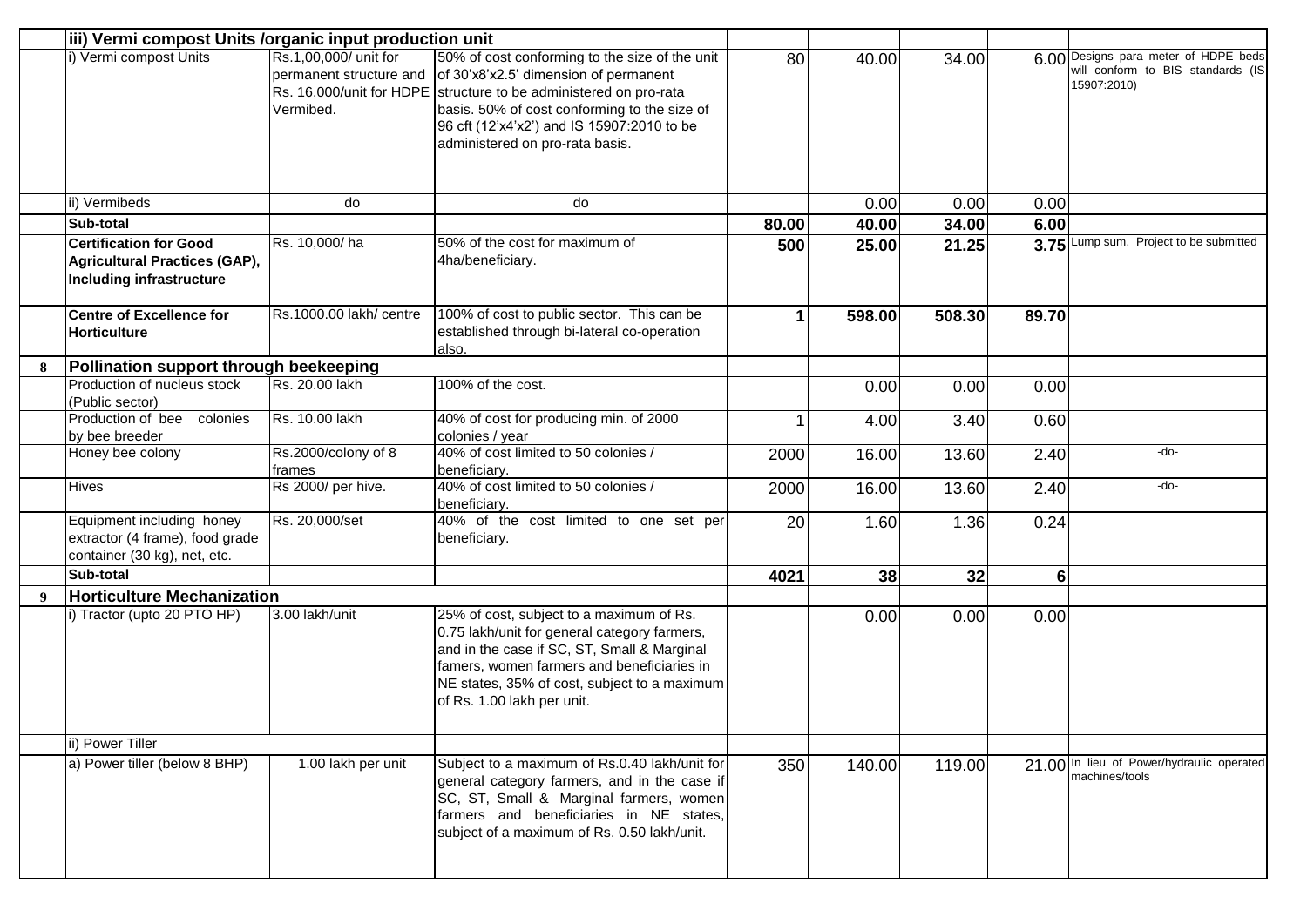|    | b) Power tiller (8 BHP & above)                                                                                                     | 1.50 lakh per unit                             | Subject to a maximum of Rs.0.60 lakh/unit for<br>general category farmers, and in the case if<br>SC, ST, Small & Marginal farmers, women<br>farmers and beneficiaries in NE states,<br>subject of a maximum of Rs. 0.75 lakh/unit.  | $\Omega$ | 0.00  | 0.00  | 0.00 |                              |
|----|-------------------------------------------------------------------------------------------------------------------------------------|------------------------------------------------|-------------------------------------------------------------------------------------------------------------------------------------------------------------------------------------------------------------------------------------|----------|-------|-------|------|------------------------------|
|    | Tractor/Power tiller (below 20 BHP) driven equipments                                                                               |                                                |                                                                                                                                                                                                                                     |          |       |       |      |                              |
|    | Land Development, tillage<br>a)<br>and seed bed preparation<br>equipments                                                           | 0.30 lakh per unit                             | Subject to a maximum of Rs.0.12 lakh/unit for<br>general category farmers, and in the case if<br>SC, ST, Small & Marginal farmers, women<br>farmers and beneficiaries in NE states,<br>subject of a maximum of Rs. 0.15 lakh/unit.  |          | 0.00  | 0.00  | 0.00 |                              |
|    | Sowing, planting reaping<br>b)<br>and digging equipments                                                                            | 0.30 lakh per unit                             | Subject to a maximum of Rs.0.12 lakh/unit for<br>general category farmers, and in the case if<br>SC, ST, Small & Marginal farmers, women<br>farmers and beneficiaries in NE states,<br>subject of a maximum of Rs. 0.15 lakh/unit.  |          | 0.00  | 0.00  | 0.00 |                              |
|    | Plastic<br>mulch<br>laying<br>C)<br>machine                                                                                         | 0.70 lakh per unit                             | Subject to a maximum of Rs.0.28 lakh/unit for<br>general category farmers, and in the case if<br>SC, ST, Small & Marginal farmers, women<br>farmers and beneficiaries in NE states,<br>subject of a maximum of Rs. 0.35 lakh/unit.  |          | 0.00  | 0.00  | 0.00 |                              |
|    | iv) Self-propelled Horticulture<br>Machinery                                                                                        | 2.50 lakh per unit                             | Subject to a maximum of Rs. 1.00 lakh/unit<br>for general category farmers, and in the case<br>if SC, ST, Small & Marginal farmers, women<br>farmers and beneficiaries in NE states,<br>subject of a maximum of Rs. 1.25 lakh/unit. |          | 0.00  | 0.00  | 0.00 |                              |
|    | v) Import of new machines & Rs. 50.00 lakh per unit<br>horticulture<br>tools for<br>for<br>demonstration purpose (Public<br>sector) |                                                | 100% of the total cost.                                                                                                                                                                                                             |          | 0.00  | 0.00  | 0.00 |                              |
|    | Sub-total                                                                                                                           |                                                |                                                                                                                                                                                                                                     | 350      | 140   | 119   | 21   |                              |
|    | <b>Technology Dissemination</b><br>through demonstration/ Front<br><b>Line Demonstration (FLD)</b>                                  | Rs. 25.00 lakh                                 | 75 % of cost in farmers' field and 100% of<br>cost in farms belonging to Public Sector,<br>SAUs etc. No change                                                                                                                      |          | 10.00 | 8.50  |      | 1.50 Project to be submitted |
| 10 | Human Resource Development (HRD)                                                                                                    |                                                |                                                                                                                                                                                                                                     |          |       |       |      |                              |
|    | <b>HRD</b> for Supervisors &<br>Entrepreneurs                                                                                       | Rs. 20.00 lakh / unit                          | 100% of the cost in first year.<br>$\ln$<br>subsequent years, cost of infrastructure not to<br>be claimed.                                                                                                                          |          | 20.00 | 17.00 | 3.00 |                              |
|    | <b>HRD</b> for Gardeners                                                                                                            | Rs. 15.00 lakh / unit                          | 100% of the cost.                                                                                                                                                                                                                   |          | 15.00 | 12.75 | 2.25 |                              |
|    |                                                                                                                                     | <b>Training of farmers</b>                     |                                                                                                                                                                                                                                     |          |       |       |      |                              |
|    | Within the State                                                                                                                    | Rs. 1000/day per farmer<br>including transport | 100% of the cost.                                                                                                                                                                                                                   | 1000     | 10.00 | 8.50  | 1.50 |                              |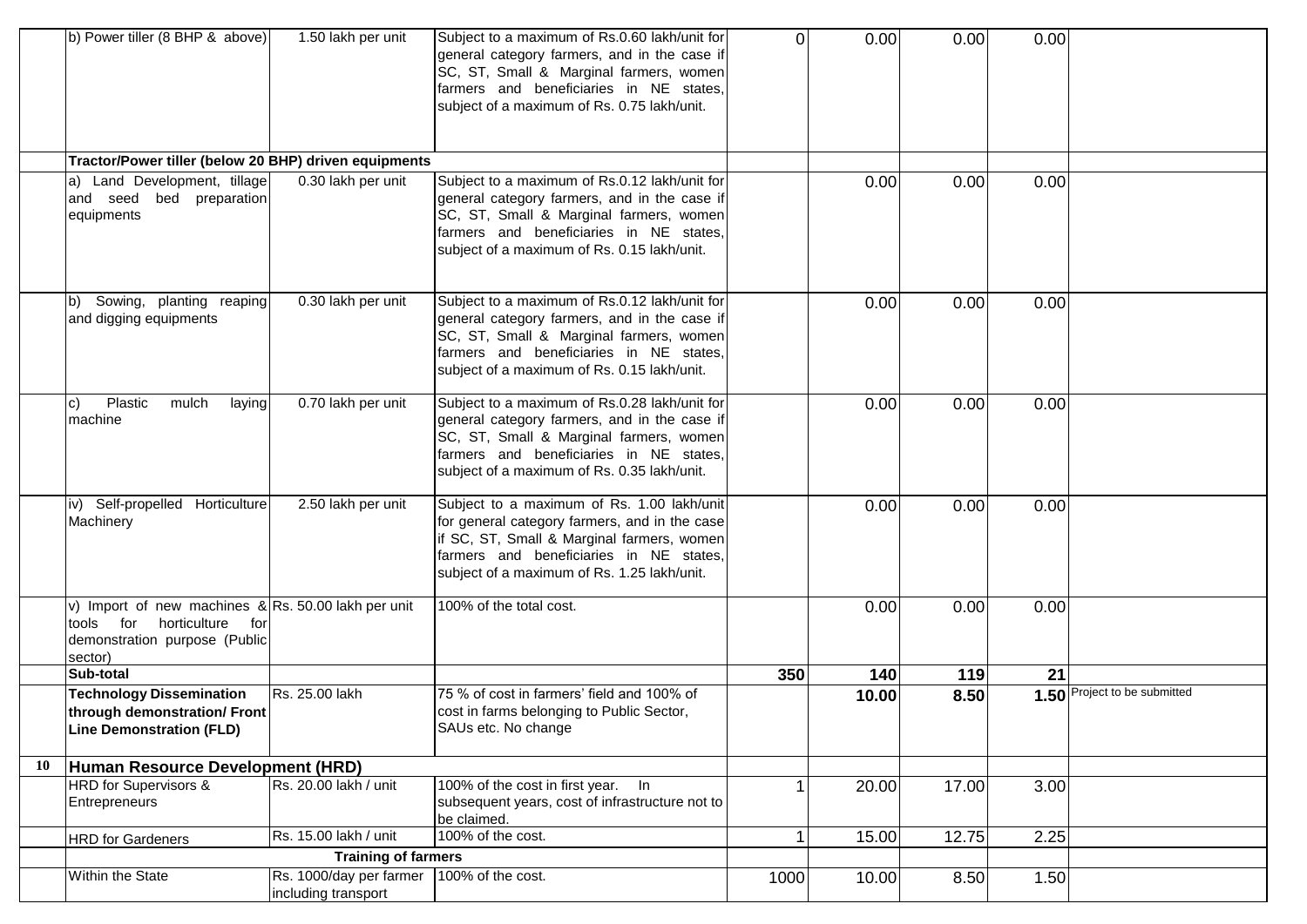|    | Outside the state                                                                                                                      | Project based as per<br>actual.                                 | 100% of the cost.                                                                                                                                                                    | 1000    | 10.00   | 8.50    | 1.50  |                                                                                                                                           |
|----|----------------------------------------------------------------------------------------------------------------------------------------|-----------------------------------------------------------------|--------------------------------------------------------------------------------------------------------------------------------------------------------------------------------------|---------|---------|---------|-------|-------------------------------------------------------------------------------------------------------------------------------------------|
|    |                                                                                                                                        | (e) Exposure visit of farmers                                   |                                                                                                                                                                                      |         |         |         |       |                                                                                                                                           |
|    | Within the State                                                                                                                       | Project based as per<br>actual.                                 | 100% of the cost.                                                                                                                                                                    | 750     | 2.25    | 1.91    |       | $0.34$ Lum Sum                                                                                                                            |
|    | Outside the State                                                                                                                      | Project based as per<br>actual.                                 | 100% of the cost.                                                                                                                                                                    | 750     | 4.50    | 3.83    |       | 0.68 Lum Sum                                                                                                                              |
|    | Outside India                                                                                                                          |                                                                 | Rs. 4.00 lakh / participant Project Based. 100% of air/rail travel cost.                                                                                                             |         | 0.00    | 0.00    |       | 0.00 Project to be submitted                                                                                                              |
|    |                                                                                                                                        |                                                                 | Training / study tour of technical staff/ field functionaries                                                                                                                        |         |         |         |       |                                                                                                                                           |
|    | <b>Within the State</b>                                                                                                                | Rs.300/day per<br>participant plus TA/DA,<br>as admissible      | 100% of the cost.                                                                                                                                                                    | 2000    | 6.00    | 5.10    | 0.90  |                                                                                                                                           |
|    | Study tour to progressive<br>States/ units (group of<br>minimum 5 participants)                                                        | Rs.800/day per<br>participant plus TA/DA,<br>as admissible      | 100% of the cost.                                                                                                                                                                    | 1000    | 8.00    | 6.80    | 1.20  |                                                                                                                                           |
|    | Outside India                                                                                                                          |                                                                 | Rs. 6.00 lakh / participant 100% of the cost on actual basis.                                                                                                                        | 6       | 9.00    | 7.65    |       | 1.35 Lum Sum Project to be submitted                                                                                                      |
|    | Sub-total                                                                                                                              |                                                                 |                                                                                                                                                                                      | 6508.00 | 84.75   | 72.04   | 12.71 |                                                                                                                                           |
| 11 |                                                                                                                                        | <b>INTEGRATED POST HARVEST MANAGEMENT</b>                       |                                                                                                                                                                                      |         |         |         |       |                                                                                                                                           |
|    | Pack house / On farm<br>collection & storage unit                                                                                      | Rs. 4.00 lakh/unit with<br>size of 9Mx6M                        | 50% of the capital cost.                                                                                                                                                             | 250     | 500.00  | 425.00  |       | 75.00 Minutes of SLEC meeting to be<br>submitted along with details of<br>beneficiareis, locaiton, etc to<br>facilitate release of funds. |
|    | Integrated pack house with<br>facilities for conveyer belt,<br>sorting, grading units, washing,<br>drying and weighing.                | Rs. 50.00 lakh per unit<br>with size of 9Mx18M                  | Credit linked back-ended subsidy @ 35% of<br>the cost of project in general areas and 50%<br>of cost in case Hilly & Scheduled areas, per<br>beneficiary.                            | 5       | 87.50   | 74.38   |       | 13.13 Project to be submitted                                                                                                             |
|    | Pre-cooling unit                                                                                                                       | Rs. 25.00 lakh / unit with<br>capacity of<br>6MT.               | Credit linked back-ended subsidy @ 35% of<br>the cost of project in general areas and 50%<br>of cost in case Hilly & Scheduled areas, per<br>beneficiary.                            | 5       | 43.75   | 37.19   | 6.56  |                                                                                                                                           |
|    | Cold room (staging)                                                                                                                    | MT capacity                                                     | Rs. 15.00 lakh/ unit of 30 Credit linked back-ended subsidy @ 35% of<br>the cost of project in general areas and 50%<br>of cost in case Hilly & Scheduled areas, per<br>beneficiary. | 20      | 105.00  | 89.25   | 15.75 |                                                                                                                                           |
|    | Mobile pre- cooling unit                                                                                                               | Rs. 25.00 lakh                                                  | Credit linked back-ended subsidy @ 35% of<br>the cost of project in general areas and 50%<br>of cost in case Hilly & Scheduled areas, per<br>beneficiary.                            | 5       | 35.00   | 29.75   |       | $5.25$ Lump sum                                                                                                                           |
|    |                                                                                                                                        | <b>Cold Storage (Construction, Expansion and Modernisation)</b> |                                                                                                                                                                                      |         |         |         |       |                                                                                                                                           |
|    | i) Cold storage units Type 1 -<br>basic mezzanine structure<br>with large chamber (of >250<br>MT) type with single<br>temperature zone | Rs. 8,000/MT, (max<br>$5,000$ MT capacity)                      | Credit linked back-ended subsidy @ 35% of<br>the cost of project in general areas and 50%<br>of cost in case Hilly & Scheduled areas, per<br>beneficiary.                            | 10      | 1400.00 | 1190.00 |       | 210.00 Project to be submitted                                                                                                            |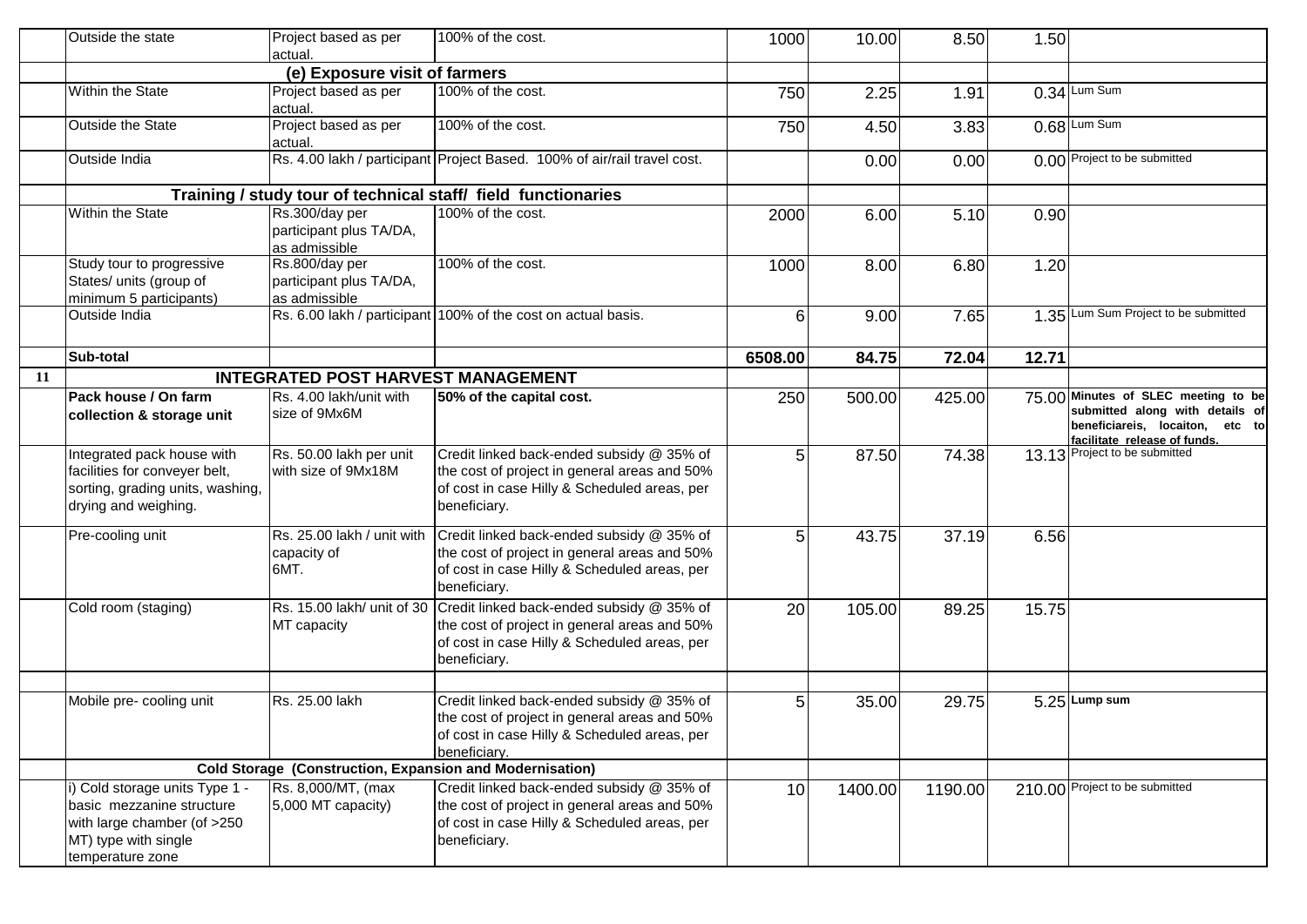|                                                          |                                                                                                                                                                                                                                                                                                                                                                                                                 |                                                                                                                                                                                                             |                                                                                                                                                                                                                                                                                                                                                                                                                                                                                                                                                                                                                                                                                                                                                                                                                                       | 4694.25                                                    |                           | 704.14                               |                                                                                                                                             |
|----------------------------------------------------------|-----------------------------------------------------------------------------------------------------------------------------------------------------------------------------------------------------------------------------------------------------------------------------------------------------------------------------------------------------------------------------------------------------------------|-------------------------------------------------------------------------------------------------------------------------------------------------------------------------------------------------------------|---------------------------------------------------------------------------------------------------------------------------------------------------------------------------------------------------------------------------------------------------------------------------------------------------------------------------------------------------------------------------------------------------------------------------------------------------------------------------------------------------------------------------------------------------------------------------------------------------------------------------------------------------------------------------------------------------------------------------------------------------------------------------------------------------------------------------------------|------------------------------------------------------------|---------------------------|--------------------------------------|---------------------------------------------------------------------------------------------------------------------------------------------|
|                                                          |                                                                                                                                                                                                                                                                                                                                                                                                                 |                                                                                                                                                                                                             |                                                                                                                                                                                                                                                                                                                                                                                                                                                                                                                                                                                                                                                                                                                                                                                                                                       |                                                            |                           |                                      |                                                                                                                                             |
|                                                          | two, multiple or all                                                                                                                                                                                                                                                                                                                                                                                            |                                                                                                                                                                                                             |                                                                                                                                                                                                                                                                                                                                                                                                                                                                                                                                                                                                                                                                                                                                                                                                                                       |                                                            |                           |                                      |                                                                                                                                             |
|                                                          | Project based includong                                                                                                                                                                                                                                                                                                                                                                                         |                                                                                                                                                                                                             |                                                                                                                                                                                                                                                                                                                                                                                                                                                                                                                                                                                                                                                                                                                                                                                                                                       | 350.00                                                     | 297.50                    |                                      | 52.50 Project to be submitted                                                                                                               |
|                                                          |                                                                                                                                                                                                                                                                                                                                                                                                                 |                                                                                                                                                                                                             | 10                                                                                                                                                                                                                                                                                                                                                                                                                                                                                                                                                                                                                                                                                                                                                                                                                                    | 8.75                                                       | 7.44                      |                                      | 1.31 Minutes of SLEC meeting to be<br>submitted along with details of<br>beneficiareis, locaiton,<br>etc to<br>facilitate release of funds. |
|                                                          |                                                                                                                                                                                                                                                                                                                                                                                                                 | and 55% in case of Hilly & Scheduled areas,<br>per beneficiary.                                                                                                                                             |                                                                                                                                                                                                                                                                                                                                                                                                                                                                                                                                                                                                                                                                                                                                                                                                                                       |                                                            |                           |                                      | 6.56 Project to be submitted. Lum Sum                                                                                                       |
| <b>Evaporative / low energy</b>                          | Rs. 5.00 lakh/unit                                                                                                                                                                                                                                                                                                                                                                                              |                                                                                                                                                                                                             |                                                                                                                                                                                                                                                                                                                                                                                                                                                                                                                                                                                                                                                                                                                                                                                                                                       | 0.00                                                       | 0.0                       |                                      | 0.0 Minutes of SLEC meeting to be<br>submitted along with details of<br>beneficiareis, locaiton,<br>etc to<br>facilitate release of funds.  |
|                                                          |                                                                                                                                                                                                                                                                                                                                                                                                                 |                                                                                                                                                                                                             |                                                                                                                                                                                                                                                                                                                                                                                                                                                                                                                                                                                                                                                                                                                                                                                                                                       |                                                            |                           |                                      | 30.00 Project to be submitted @57 MT/unit                                                                                                   |
|                                                          | (NHM & HMNEH), and<br>prorata basis for lesser<br>capacity, but not below 4<br>MT.                                                                                                                                                                                                                                                                                                                              |                                                                                                                                                                                                             | 5 <sub>l</sub>                                                                                                                                                                                                                                                                                                                                                                                                                                                                                                                                                                                                                                                                                                                                                                                                                        | 45.50                                                      | 38.68                     |                                      | 6.83 Project to be submitted                                                                                                                |
| Technology induction and<br>modernisation of cold-chain  | Max Rs. 250.00 lakh for<br>modernization of PLC<br>equipment, packaging<br>lines, dock levelers,<br>advanced graders,<br>alternate technologies,<br>stacking systems,<br>modernization of<br>insulation and<br>refrigeration, etc. Details<br>are in Appendix-II                                                                                                                                                |                                                                                                                                                                                                             | 10                                                                                                                                                                                                                                                                                                                                                                                                                                                                                                                                                                                                                                                                                                                                                                                                                                    | 500.00                                                     | 425.00                    |                                      | 75.00 Lum sum. Project to be submitted                                                                                                      |
| with add on technology for                               | for add on components of<br>controlled atmosphere<br>technology. Details are<br>as per Appendix - II                                                                                                                                                                                                                                                                                                            |                                                                                                                                                                                                             | $\mathbf{2}$                                                                                                                                                                                                                                                                                                                                                                                                                                                                                                                                                                                                                                                                                                                                                                                                                          | 500.00                                                     | 425.00                    | 75.00                                | Lump sum Project to be submitted                                                                                                            |
| more than 6 chambers (of <<br>250 MT) and basic material | 5,000 MT capacity)                                                                                                                                                                                                                                                                                                                                                                                              |                                                                                                                                                                                                             |                                                                                                                                                                                                                                                                                                                                                                                                                                                                                                                                                                                                                                                                                                                                                                                                                                       |                                                            |                           |                                      | 131.25 Project to be submitted                                                                                                              |
|                                                          | ii) Cold Storage Unit Type 2 -<br>PEB structure for multiple<br>temperature and product use,<br>handling equipment.<br>iii) Cold Storage Units Type 2<br>Controlled Atmosphere<br>areas)<br>Ripening chamber<br>project in general areas<br>cool chamber (8 MT)<br><b>Primary/ Mobile / Minimal</b><br>processing unit<br>Low cost onion storage<br>structure (25 MT)<br>Integrated Cold Chain Supply<br>System | Rs. 10,000/MT, (max<br>Refer vans/ containers (general Rs. 26.00 lakh for 9 MT<br>Rs. 1.00 lakh/MT.<br>Rs. 25.00 lakh/unit.<br>Rs. 1.75 lakh/per unit<br>components under<br><b>Integrated Post Harvest</b> | Credit linked back-ended subsidy @ 35% of<br>the cost of project in general areas and 50%<br>of cost in case Hilly & Scheduled areas, per<br>beneficiary.<br>Additional Rs. 10,000/MT Credit linked back-ended subsidy @ 35% of<br>the cost of project in general areas and 50%<br>of cost in case Hilly & Scheduled areas, per<br>beneficiary.<br>Credit linked back-ended subsidy @ 35% of<br>the cost of project in general areas and 50%<br>of cost in case Hilly & Scheduled areas, per<br>beneficiary.<br>Credit linked back-ended subsidy @ 35% of<br>the cost of project in general areas and 50%<br>of cost in case of Hilly & Scheduled areas,<br>per beneficiary.<br>-do-<br>50% of the total cost.<br>Credit linked back-ended subsidy @ 40% of<br>the capital cost of project in general areas<br>50% of the total cost. | 5 <sub>5</sub><br>10<br>5 <sub>5</sub><br>Sub-total<br>343 | 875.00<br>200.00<br>43.75 | 743.75<br>170.00<br>37.19<br>3990.11 |                                                                                                                                             |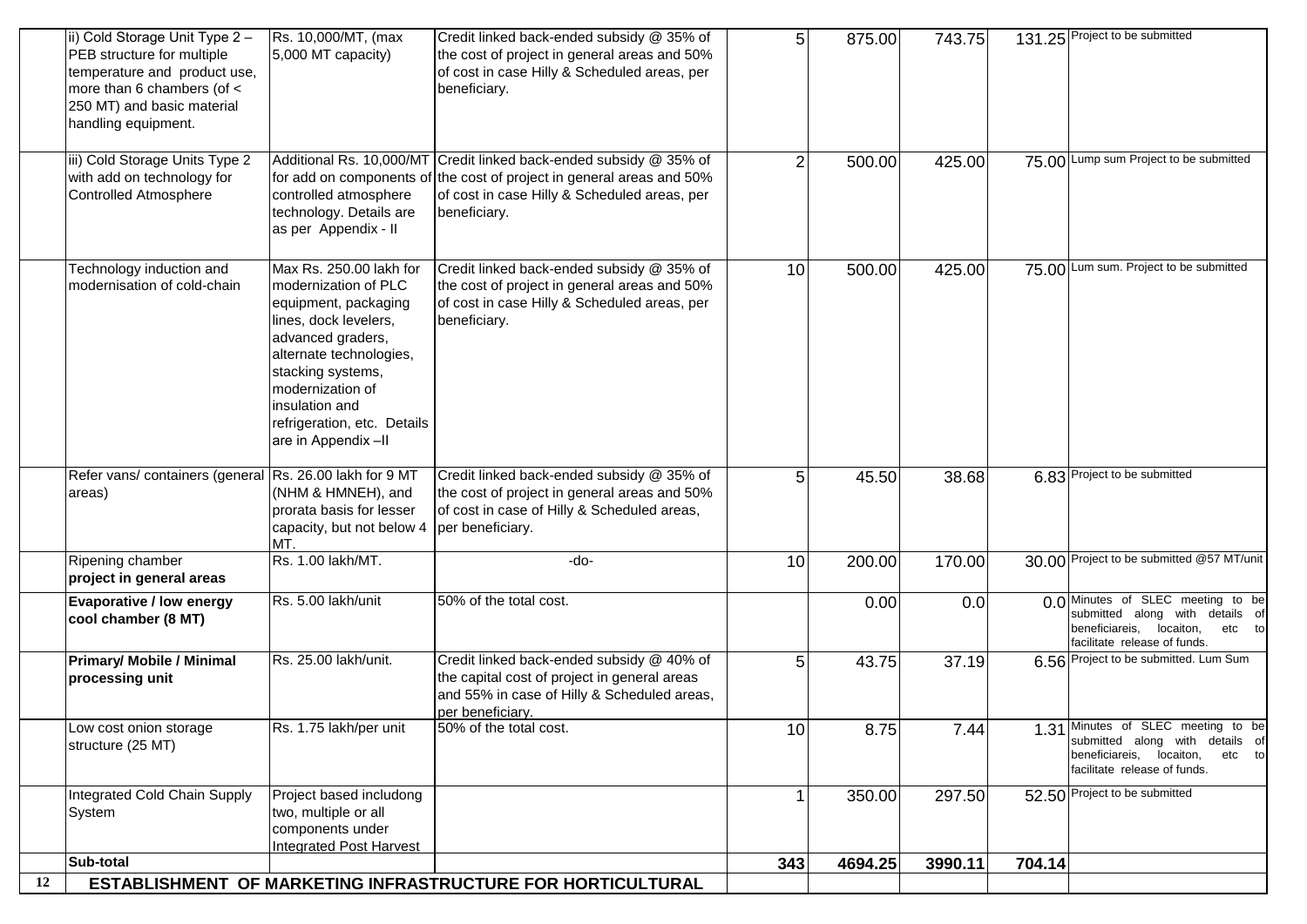| Terminal markets                                                   |                         | Rs. 150.00 crore/ project 25% to 40% (limited to Rs.50.00 crore) as<br>Public-Private Partnership mode through<br>competitive bidding, in accordance with<br>operational guidelines issued separately. |                | 0.00   | 0.00   | 0.00  |                                                                                                                                             |
|--------------------------------------------------------------------|-------------------------|--------------------------------------------------------------------------------------------------------------------------------------------------------------------------------------------------------|----------------|--------|--------|-------|---------------------------------------------------------------------------------------------------------------------------------------------|
| Wholesale markets                                                  | Rs.100.00 crore/project | Credit linked back-ended subsidy @ 25% of<br>the capital cost of project in general areas<br>and 33.33% in case of Hilly & Scheduled<br>areas for individual entrepreneurs.                            |                | 0.00   | 0.00   |       | 0.00 Project to be submitted                                                                                                                |
| Rural Markets/ Apni<br>mandies/Direct markets                      | Rs. 25.00 lakh          | Credit linked back-ended subsidy @ 40% of<br>the capital cost of project in general areas<br>and 55% in case of Hilly & Scheduled areas,<br>per beneficiary.                                           | $\overline{2}$ | 20.00  | 17.0   | 3.0   |                                                                                                                                             |
| Retail Markets/ outlets<br>(environmentally controlled)            | Rs. 15.00 lakh /unit    | Credit linked back-ended subsidy @ 35% of<br>the capital cost of project in general areas<br>and 50% in case of Hilly & Scheduled areas,<br>per beneficiary.                                           | 5              | 26.25  | 22.31  |       | 3.94 Minutes of SLEC meeting to be<br>submitted along with details of<br>beneficiareis, locaiton,<br>etc to<br>facilitate release of funds. |
| <b>Static/Mobile Vending Cart/</b><br>platform with cool chamber.  | Rs. 30,000/ unit        | 50% of total cost.                                                                                                                                                                                     | 5              | 0.75   | 0.64   |       | 0.11 Minutes of SLEC meeting to be<br>submitted along with details of<br>beneficiareis, locaiton,<br>etc to<br>facilitate release of funds. |
| Sub-total                                                          |                         |                                                                                                                                                                                                        | 12.00          | 47.00  | 39.95  | 7.05  |                                                                                                                                             |
| <b>Functional Infrastructure for:</b>                              |                         |                                                                                                                                                                                                        |                |        |        |       |                                                                                                                                             |
| Collection, sorting/ grading,<br>packing units etc.                | Rs.15.00 lakh           | Credit linked back-ended subsidy @ 40% of<br>the capital cost of project in general areas<br>and 55 % in case of Hilly & Scheduled areas,<br>per beneficiary.                                          | 40.00          | 240.00 | 204.00 | 36.00 |                                                                                                                                             |
| Quality control/ analysis lab                                      | Rs. 200.00 lakh         | 100% of the total cost to public sector as<br>credit linked back ended subsidy.                                                                                                                        |                | 0.00   | 0.00   | 0.00  |                                                                                                                                             |
| Quality control/ analysis lab                                      | Rs. 200.00 lakh         | 50% of cost to private sector as credit linked<br>back ended subsidy.                                                                                                                                  |                | 0.00   | 0.00   | 0.00  |                                                                                                                                             |
| Gravity operated rope way in<br>hilly areas                        | Rs. 15.00 lakh/km       | Credit linked back-ended subsidy @ 50% of<br>capital costs in Hilly areas.                                                                                                                             |                | 0.00   | 0.00   | 0.00  |                                                                                                                                             |
| Sub-total                                                          |                         |                                                                                                                                                                                                        | 40.00          | 240.00 | 204.00 | 36.00 |                                                                                                                                             |
| <b>FOOD PROCESSING</b>                                             |                         |                                                                                                                                                                                                        |                |        |        |       |                                                                                                                                             |
| Food processing units                                              | Rs. 800 lakh/unit       | Credit linked back ended capital investment<br>assistance of 50% of cost in the States of<br>J&K, Himachal and Uttarakhand                                                                             |                | 0.00   | 0.00   | 0.00  |                                                                                                                                             |
| Sub-total                                                          |                         |                                                                                                                                                                                                        | 0.00           | 0.00   | 0.00   | 0.00  |                                                                                                                                             |
| <b>SPECIAL INTERVENTIONS</b>                                       |                         |                                                                                                                                                                                                        |                |        |        |       |                                                                                                                                             |
| Innovative interventions not<br>covered under any GOI<br>schemes   | 10% of outlay           | 50% of cost, based on project proposal.                                                                                                                                                                |                |        | 0.00   | 0.00  |                                                                                                                                             |
| Tackling of emergent<br>/unforeseen requirements of<br><b>SHMs</b> | Rs.20.00 lakh           | 50% of cost, based on project proposal.                                                                                                                                                                |                | 0.00   | 0.00   | 0.00  |                                                                                                                                             |
| Sub-total                                                          |                         |                                                                                                                                                                                                        | 0.00           | 0.00   | 0.00   | 0.00  |                                                                                                                                             |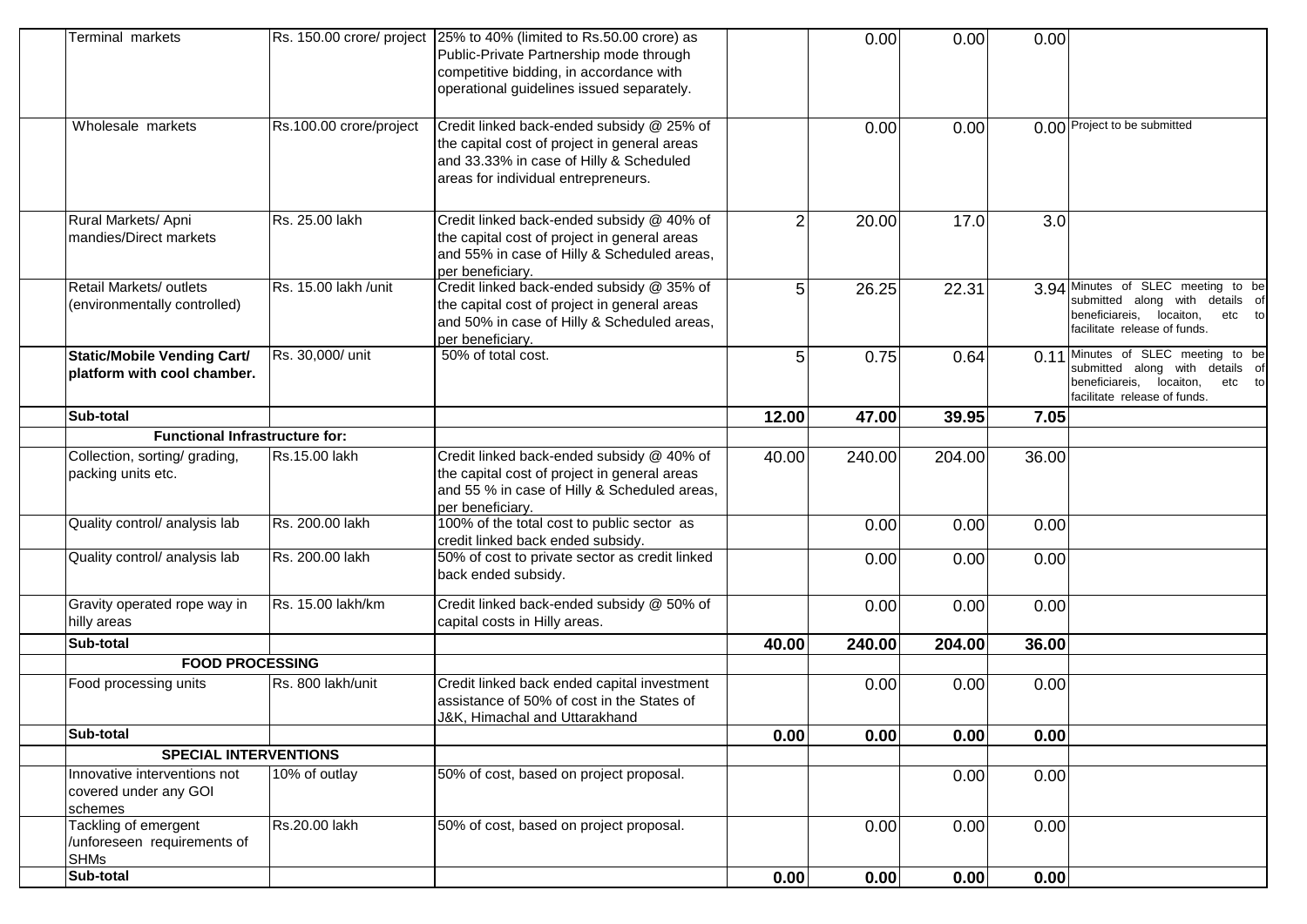| 13 |                                                                                                                                                                                                                         | <b>Mission Management</b>                                                                                                     |                                                                                |             |        |       |       |                                                                                                                                           |
|----|-------------------------------------------------------------------------------------------------------------------------------------------------------------------------------------------------------------------------|-------------------------------------------------------------------------------------------------------------------------------|--------------------------------------------------------------------------------|-------------|--------|-------|-------|-------------------------------------------------------------------------------------------------------------------------------------------|
|    | <b>State &amp; Districts Mission</b><br>Offices and implementing<br>agencies for administrative<br>expenses, project, preparation,<br>computerization, contingency                                                      | 5% of total annual<br>expenditure on the basis<br>of appraised needs to<br>State Horticulture Mission<br>(SHM) / implementing | 100% assistance.                                                               |             | 100.00 | 85.00 | 15.00 |                                                                                                                                           |
|    | etc.                                                                                                                                                                                                                    | Agencies                                                                                                                      |                                                                                |             |        |       |       |                                                                                                                                           |
|    | Institutional Strengthening,<br>hire/purchase of vehicles,<br>hardware/software                                                                                                                                         | Project based                                                                                                                 | 100% assistance.                                                               |             | 31.90  | 27.12 | 4.79  |                                                                                                                                           |
|    | Seminars, conferences, workshops, exhibitions, Kisan<br>Mela, horticulture shows, honey festivals etc.                                                                                                                  |                                                                                                                               |                                                                                |             |        |       |       | Minutes of SLEC meeting to be<br>submitted along with details of<br>beneficiareis,<br>locaiton,<br>etc to<br>facilitate release of funds. |
|    | International level                                                                                                                                                                                                     | Rs. 7.50 lakh per event.                                                                                                      | 100% of cost per event of 4 days, on pro rata<br>basis.                        | $\mathbf 0$ | 0.00   | 0.00  | 0.00  |                                                                                                                                           |
|    | National level                                                                                                                                                                                                          | Rs. 5.00 lakh per event.                                                                                                      | 100% of cost per event of two days.                                            | 1           | 5.00   | 4.25  | 0.75  |                                                                                                                                           |
|    | State level                                                                                                                                                                                                             | Rs. 3.00 lakh / event                                                                                                         | 100% assistance subject to a maximum of<br>Rs.3.00 lakh per event of two days. | 10          | 30.00  | 25.50 | 4.50  |                                                                                                                                           |
|    | <b>District level</b>                                                                                                                                                                                                   | Rs. 2.00 lakh / event                                                                                                         | 100% assistance subject to a maximum of<br>Rs.2.00 lakh per event of two days. | 16          | 32.00  | 27.20 | 4.80  |                                                                                                                                           |
|    | Information dissemination<br>through publicity, printed<br>literature etc and local<br>advertisements                                                                                                                   | Rs. 0.40 lakh/ block                                                                                                          | 100% of cost.                                                                  | 40          | 16.00  | 13.60 | 2.40  |                                                                                                                                           |
|    | Development of technology<br>packages in electronic form to<br>be shared through IT network                                                                                                                             | Rs. 1.00 lakh/ district                                                                                                       | 100% of Cost                                                                   | 16          | 16.00  | 13.60 | 2.40  |                                                                                                                                           |
|    | Technical Support Group (TSG) Project based, subject to<br>at State Level for hiring<br>experts/staff, studies,<br>monitoring & concurrent<br>evaluation/evaluation, mass<br>media, publicity, video<br>conference etc. | a ceiling of Rs. 50. 00<br>lakh per annum/state                                                                               | 100% of cost                                                                   |             | 50.00  | 42.50 | 7.50  |                                                                                                                                           |